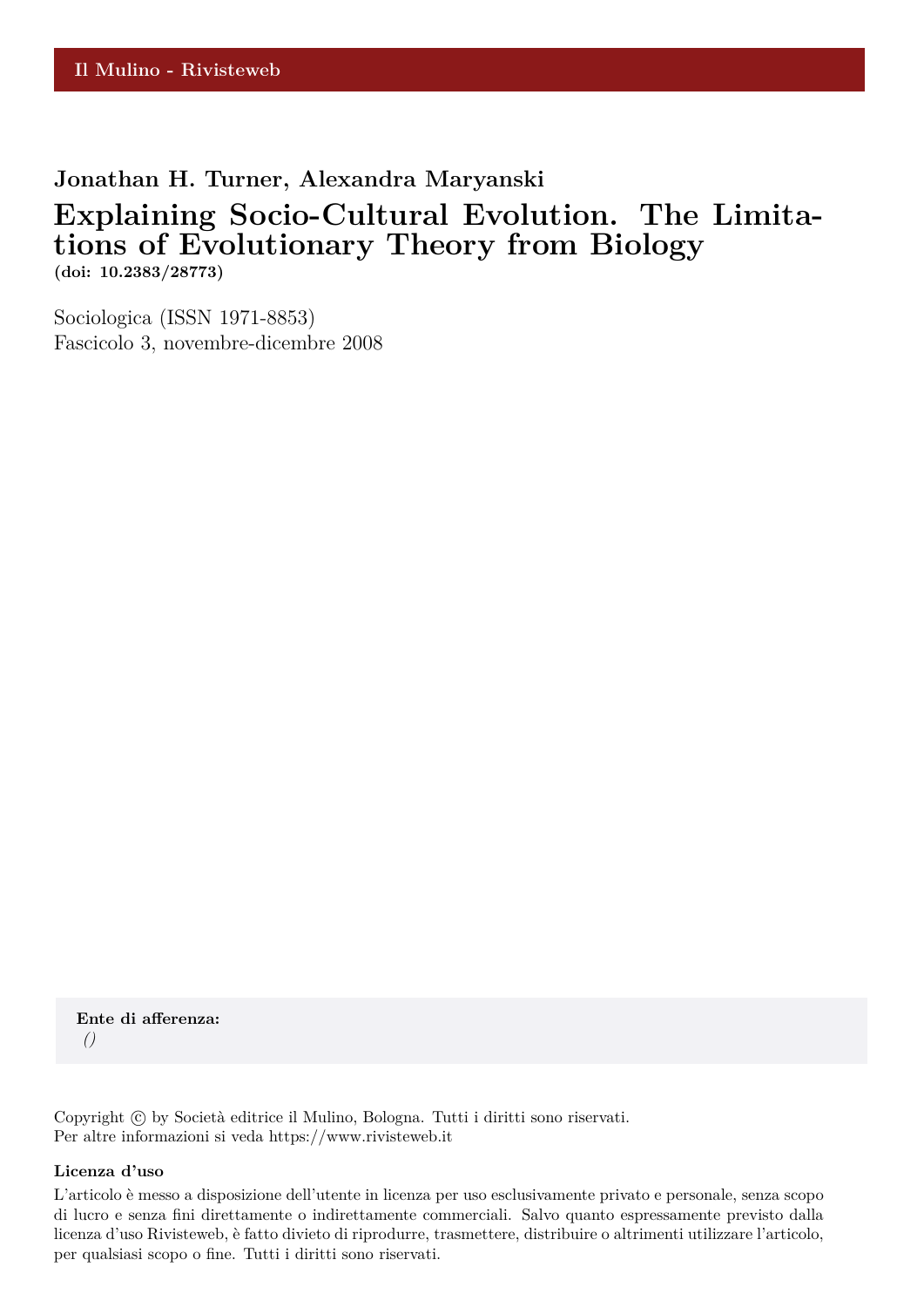Symposium / Social Sciences and Natural Sciences – What Connection?

# **Explaining Socio-Cultural Evolution**

## The Limitations of Evolutionary Theory from Biology

*by* Jonathan H. Turner *and* Alexandra Maryanski

doi: 10.2383/28773

Biology has hitherto been the guide and preparation for Sociology; but (...) Sociology will in the future be rather the type for the ultimate systematization for Biology.

Auguste Comte, 1830-1842

#### **xIntroduction**

When Auguste Comte proclaimed in the 1830s that sociology would arise from biology to take its place at the top of the "hierarchy of the sciences," few took this claim seriously. Sociology was, in Comte's view, to be based upon biology as a life science, but the complexity of human social organization would require a more complex science – sociology – that would in the future inform biology as much or more than biology would inform sociology. For much of the Nineteenth Century, functional sociologists like Comte, Herbert Spencer, and Emile Durkheim kept elements of biological reasoning in their general theories, but not to the extent predicted by Comte. By the early Twentieth Century, biological ideas began to recede in sociology. Sociologists abandoned talk of "human (biological) nature" and rejected evolutionary approaches that lined up societies on a scale of progress, often with thinly disguised moral views about higher and lower societies (and inferior "races"). The only remnant of evolutionary thinking in sociology in the first half of the Twentieth Century was human ecology, an approach that analyzed settlement patterns in urban areas in terms of competition among individual and collective units for urban space [e.g., Burgess 1925; Hawley 1950; Hawley 1971]. For fifty years, other forms of evolutionary thinking virtually disappeared in sociology, but in the 1960s stage-models of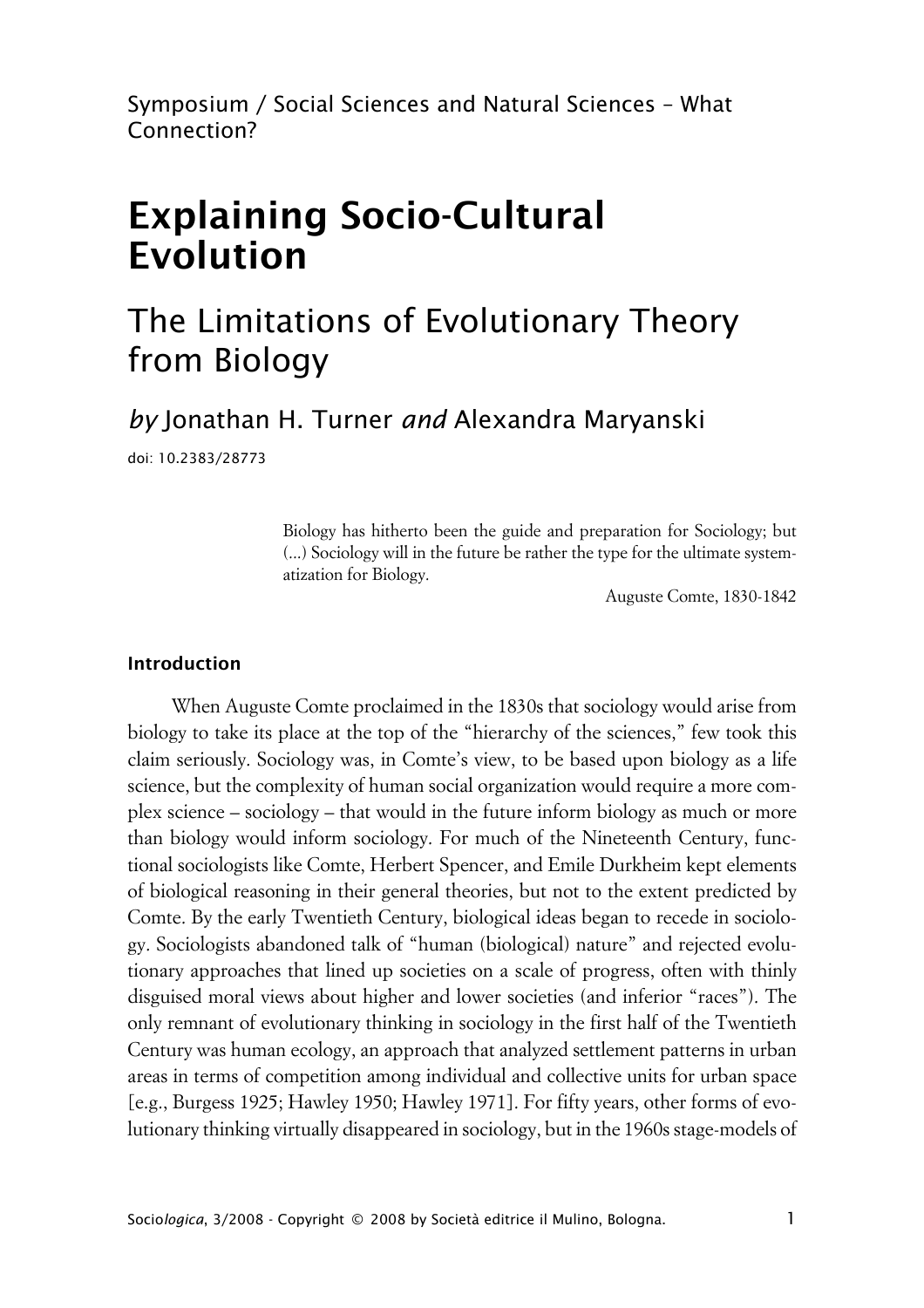evolution returned with the pioneering work of Gerhard Lenski [1966] and Talcott Parsons [1966]. Shortly thereafter, the ecological model was extended from urban areas to populations of organizations competing for resources in niches, with the life and death of organizations tied to the size of resource niches, the density of organizations in these niches, and the level of competition for resources in these niches [e.g., Hannan and Freeman 1977; Hannan and Freeman 1989]. Thus, by the late 1970s, evolutionary thinking was back in sociology.

At the same time, another form of evolutionary thinking from biology arose, posing a challenge, or at least a perceived challenge to sociology – *sociobiology*. Formally introduced by E.O. Wilson [1975; Wilson 1978] as the new science that would "reformulate the foundations of the social sciences," sociobiology theorists appeared to argue – at least to sociologists – that patterns of social organization could be better understood by attention to the behaviors of individuals who, in the metaphor that became wildly popular, were merely "survivor machines" for genes which, through blind natural selection, "sought" to remain in the gene pool [Dawkins 1976]. Thus, just like physical characteristics of organisms, social behaviors of humans could be understood as the outcome of natural selection as it worked on phenotypes and, hence, the underlying genotype. Emphasis was placed on *fitness* or the ability of an individual to pass on its genes to succeeding generations.<sup>1</sup> Human patterns of cooperation and altruistic behaviors were viewed by sociobiology as driven by "selfish genes" programmed by natural selection to maximize their alleles in the gene pool *or* through a process of "kin selection" in which genetically related individuals sharing genes will cooperate and even self-sacrifice in order to assure that the alleles of close blood relatives, through "inclusive fitness", remain in the gene pool [Hamilton 1963]. Even altruism between unrelated individuals was resolved by sophisticated modeling procedures showing that altruistic acts among selfish individuals occur because of potential reciprocity in future encounters that would promote fitness [Trivers 1971]. These models borrowed from neo-classical economists (who emphasized that humans were always attempting to maximize utilities) and used to explain, often through simulations, why purely self-centered actors would come to cooperate. Game theory was blended with genetic evolutionary theory, using simulations to "document" that

<sup>1</sup> Fitness in evolutionary biology refers strictly to the worth of an individual in reproductive terms. R.A. Fisher, one of the founding fathers of the Modern Synthesis, became intrigued with how an organism might increase its fitness. Fisher tackled this problem in his famous theorem, "the rate of increase in fitness of any organism at any time is equal to its genetic variance in fitness at that time" [1930, 35]; which, in a nutshell, means that gene pools with lots of variation (compared to those with little variation) have a greater potential for selection to work on. Fisher set the stage for sociobiology by planting the seed that human behavior and organization might also be effected by the same processes that occur in animal populations.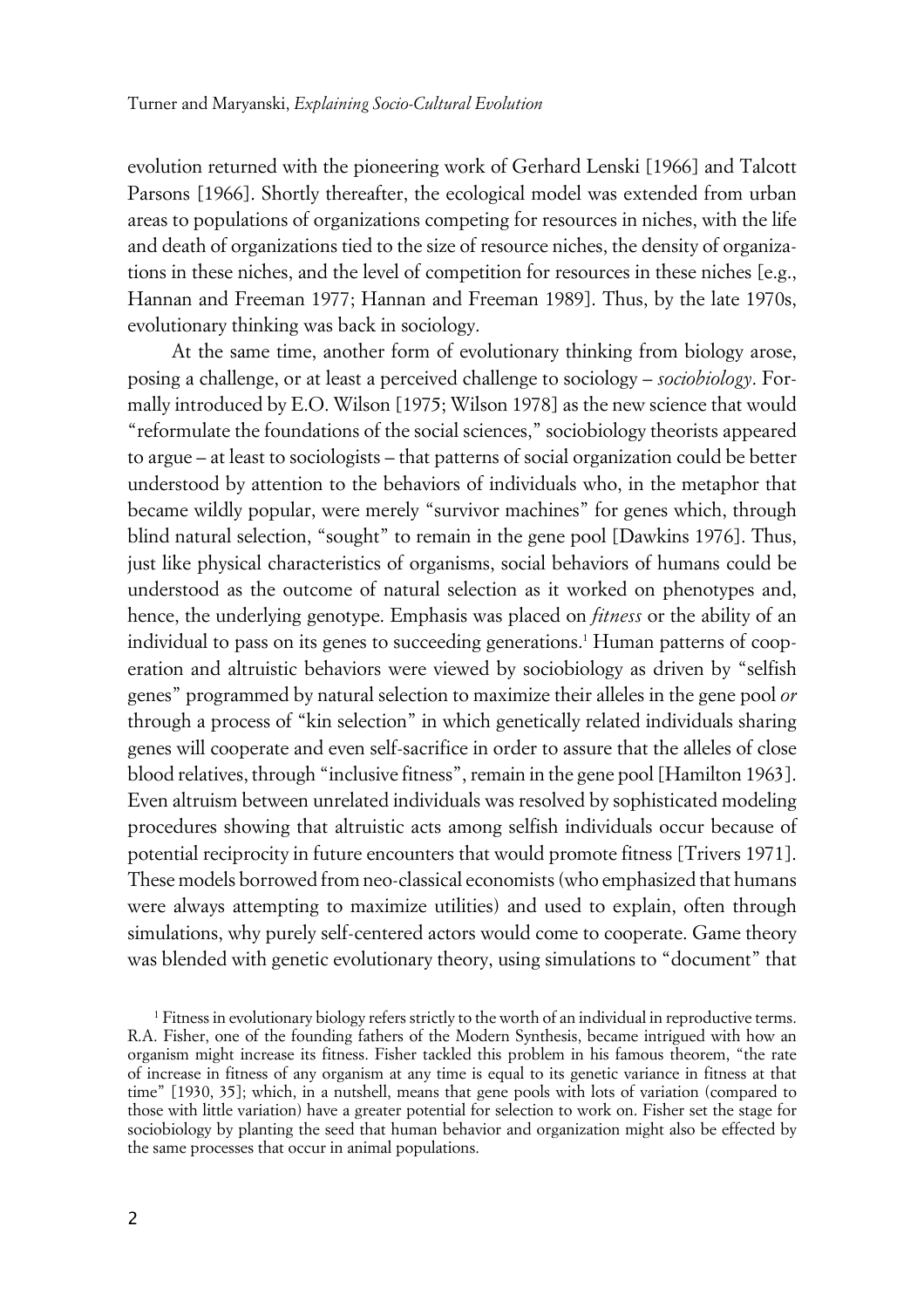group-level adaptations or any collective phenomena were actually a "statistical summation of individual adaptation" [Williams 1966, 258]. Later, both biologists and philosophers latched onto the notion of altruism and began to model how altruists were more fit than non-altruists, presumably explaining the basis of human cooperation. To say the least, most sociologists were highly suspicious of these models, although a few embraced them (especially those adopting the neo-classical model from economics in various approaches to "rational choice").

The emergence of evolutionary psychology [e.g., Buss 1995; Tooby and Cosmides 1992] did not ally this skepticism among sociologists because it retained elements of the sociobiological tradition, while adding assumptions that natural selection had worked to wire the human brain with "mental organs" or specialized "modules" directing the adaptive behaviors exhibited by humans. Thus, phenomena of interest to sociologists were to be explained by selection on a brain hard-wired (in the genotype of an individual) to exhibit those behaviors leading to cooperative behaviors – behaviors such as altruism and propensities for reciprocity – that promote fitness. As long as the emphasis remained on behaviors, these arguments had a certain plausibility, but once analysis shifted to patterns of social organization – often very complex – the relevance of evolutionary psychology to sociological analysis declined. For example, the evolution of markets might be seen as one way to institutionalize behavioral propensities for reciprocity, but evolutionary psychology cannot explain the actual dynamics of markets nor their evolution once they emerged. A different level of analysis is required; indeed, a new kind of evolutionary analysis beyond that drawing from biology becomes more essential as the complexity of human sociocultural formations increases.

Thus, just as evolutionary thinking was slowly working its way back into sociological theorizing, a perceived frontal attack came from sociobiologists and evolutionary psychologists. For many sociologists, these earlier approaches were too reductionist in trying to explain behavior by reference to selfish genes and brain modules. Sociologists were both threatened, and if they were not threatened, they were irritated that something as complex as human social organization could be reduced to models about genes and brain modules. It is not surprising, therefore, that sociology did not adopt these biologically-based approaches.

Yet, the taboo against any biological ideas in sociology had been broken, and some sociologists began to rethink how biology, particularly evolutionary biology, could be used in sociology. One approach – human ecology – never left sociology and could serve as one pathway for biological ideas to enter sociology; indeed, the ecological model was expanded considerably beyond its original roots in urban and organizational ecology to more general ecological-evolutionary models [e.g., Freese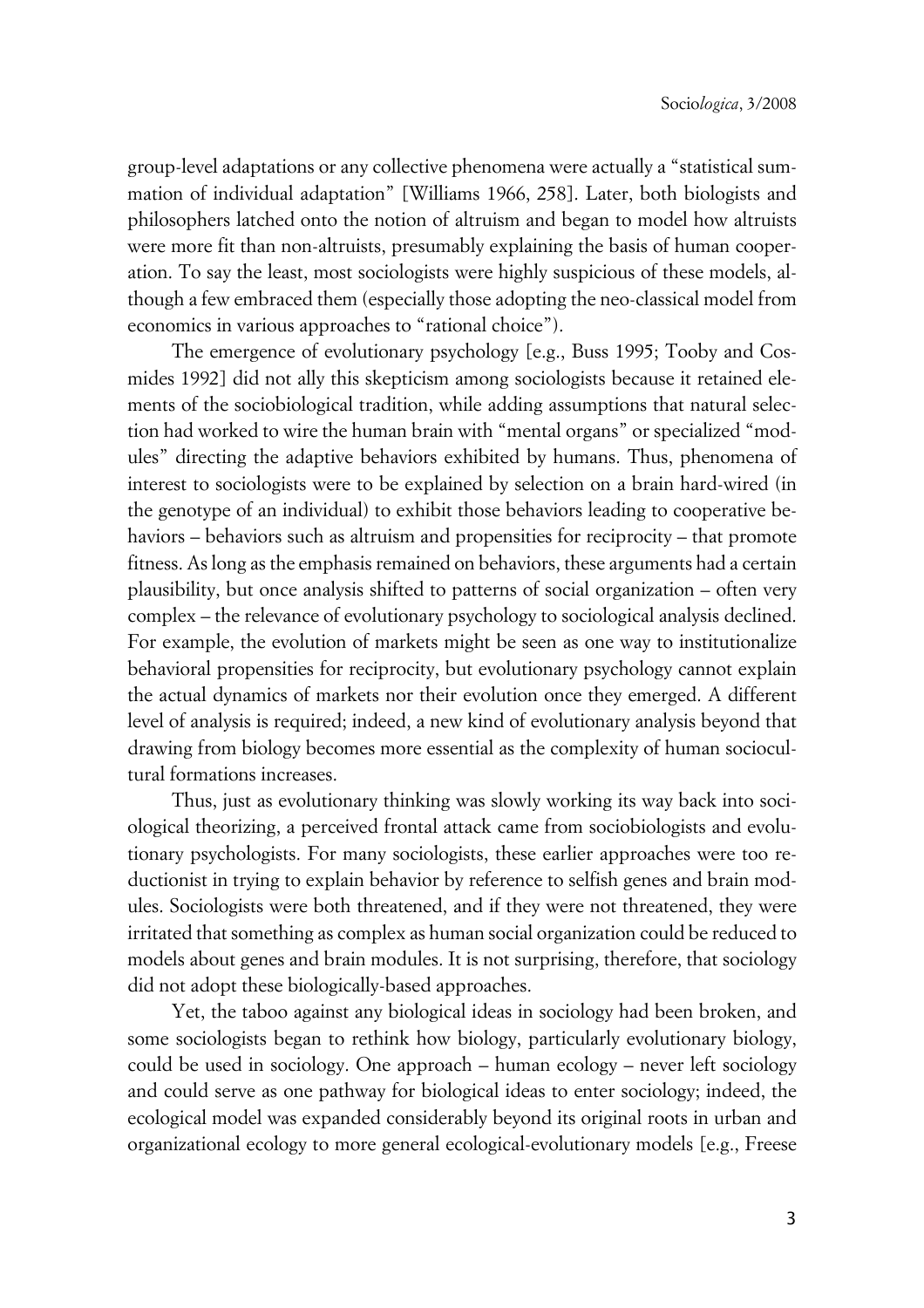1997; Hawley 1986; Lenski 2005]. For a time, the revival of general systems theorizing under the label "living systems" emphasized, as Spencer had, the isomorphism between all living systems [e.g., Miller 1978]; and while these models soon receded in prominence, they did make biological ideas respectable again in sociology. Stage models of societal evolution represented another route [Lenski 1966; Lenski 1970; Sanderson 2007]. And, so did some world-systems theorists who began to couch at least some of their arguments in bio-evolutionary terms [e.g., Chase-Dunn and Hall 1997]; and since these models came from conflict theory rather than contemporary functionalists, world-systems theorizing began to serve as "cover" for evolutionarycouched ideas within sociology. Still another potential route to re-introducing evolutionary thinking in sociology came with alternative forms of evolutionary psychology as well as with dual-inheritance and co-evolutionary models which provide a more nuanced analysis of the relationships among genes, individuals and their behaviors, social structure, and culture [e.g., Boyd and Richerson 1992; Durham 1991; Hopcroft and Bradley 2007]. Yet another route can come from new biosocial models that address older questions of human nature less speculatively than the first generation of sociologists along several fronts: the interplay between hormones and "gendered behaviors" [Udry 1994]; the wiring of the brain; and the use of primate field data [e.g., Baldwin and Baldwin 1991], and especially data on the great apes who, because of their genetic closeness to humans, can be seen as a "distant mirror" on humans basal nature before the evolution of the large brain and reliance on language and culture to build sociocultural formations [e.g., Maryanski and Turner 1992; Turner 2000; Turner and Maryanski 2005; Turner and Maryanski 2008]. Today, an evolutionary oriented sociology is more acceptable to sociologists, although it is still viewed with suspicion in many circles.

Thus, there are now real prospects for evolutionary thinking from biology to be re-incorporated into sociology, as Comte had predicted, but before this re-incorporation can go very far, some serious analytical work is necessary. It is valuable to use ideas from biology in sociological analysis, but at the same time, it is also important to recognize that there are limits to this application of evolutionary models. Social structure and culture cannot be reduced to basic behavioral propensities such as altruism and reciprocity, nor can agent-based models postulating a few simple human attributes and then simulating their distribution in a population over time come close to explaining the reality studied by sociologists. Nor can social structure and culture be fully explained by somewhat more robust models of human nature; societies and their parts are emergent phenomena, as most sociologists emphasize (often somewhat defensively). Emergence does not mean, of course, that we cannot gain great insight by studying more elemental units and their dynamics, but it does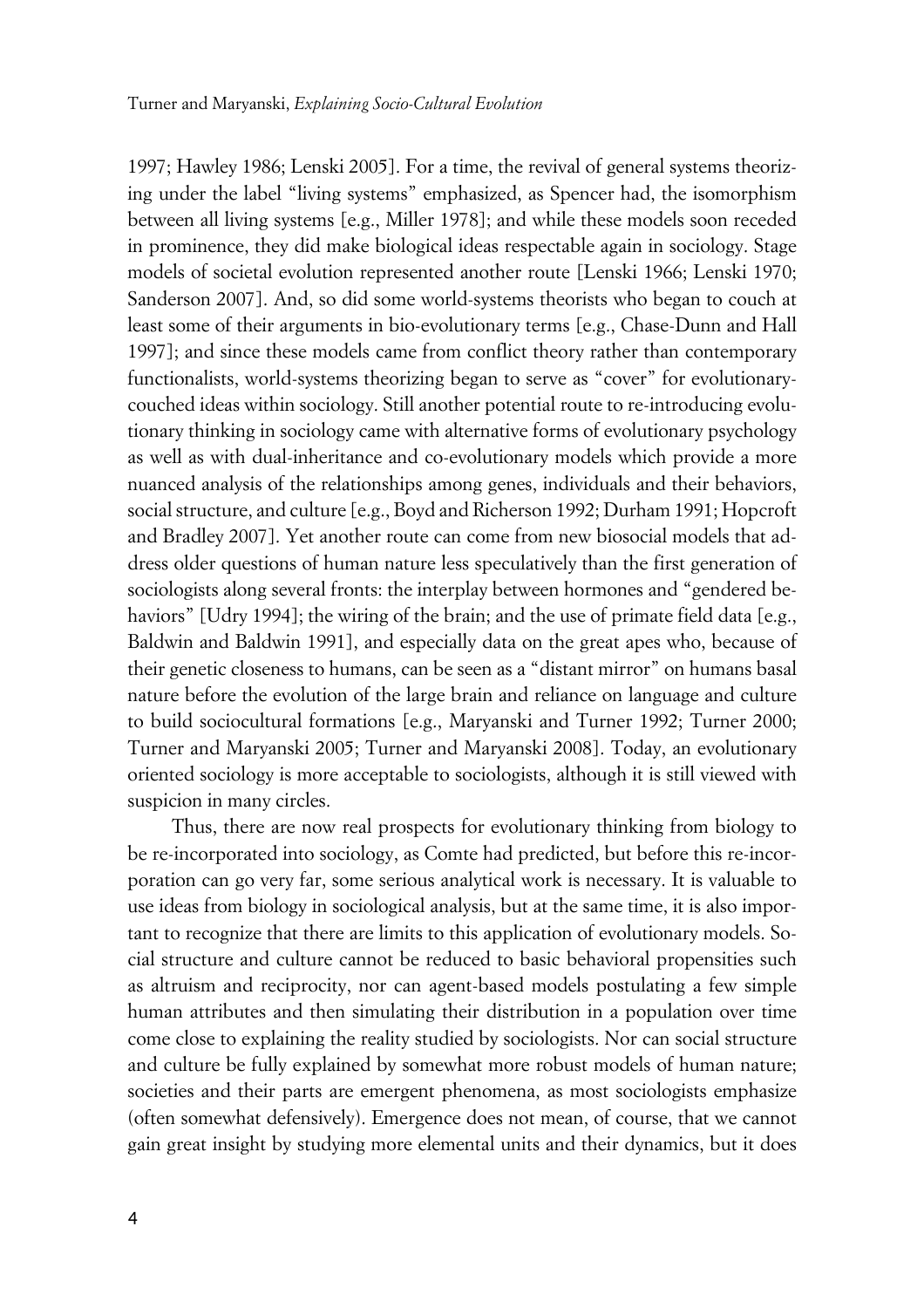mean that these will not offer a complete explanation of sociocultural formations and their evolution.

More fundamentally, the nature of the units in social organization and the very nature of how social structures and culture evolve are fundamentally different than in the biological evolution of species. It is this latter concern that will direct attention in this paper. Our emphasis will be on "selection" as a basic force in both the biotic and sociocultural universes, but as we will also emphasize, selection on sociocultural formations is very different than Darwinian selection. For the most part, the units of selection are not individual organisms but group-level corporate units revealing a division of labor; and the more complex societies become, the more likely is selection on large corporate-scale units. Furthermore, societal evolution is not Darwinian but Lamarckian-like, because the fundamental structure of society can be changed within a short period of time, and so fitness cannot be measured by the passing on of a "sociocultural genotype" across generations. Indeed, another way to conceptualize fitness will be necessary. We will not delve deeply into these issues but, instead, simply outline the problems adopting Darwinian theorizing, without substantial modification, in the analysis of human societies.

## **xReconceptualizing Evolution and Selection Dynamics in Sociocultural Systems**

#### x*What Is Evolution?*

Those traits that enable an organism to survive and reproduce in a resource niche and larger habitat (or, alternatively, those that decrease chances of survival) will be subject to natural selection; the result is that the distribution of traits (and underlying genes) will become modified, especially as environments change, over successive generations. A Darwinian view of evolution thus emphasizes a "descent with modification" *between* generations of a population. If the focus remains only on individuals, then a Darwinian view of evolution in conjunction with mutation, genetic drift and gene flow (the other forces now incorporated into the Modern Synthesis), which generate variations on which selection works, can be applied to sociological analysis of human behavioral propensities.<sup>2</sup> Still, there are problems that immediately arise

<sup>2</sup> In Darwinian evolution, selection is a directive force that acts on individuals (or their genes) but individuals never evolve – they pass on their genes and die. Evolution is a population concept because it is the population (or *deme*) that evolves (or changes) as the result of cumulative changes in a gene pool. The other agents of evolution – mutation, gene flow and genetic drift also fuel evolutionary change.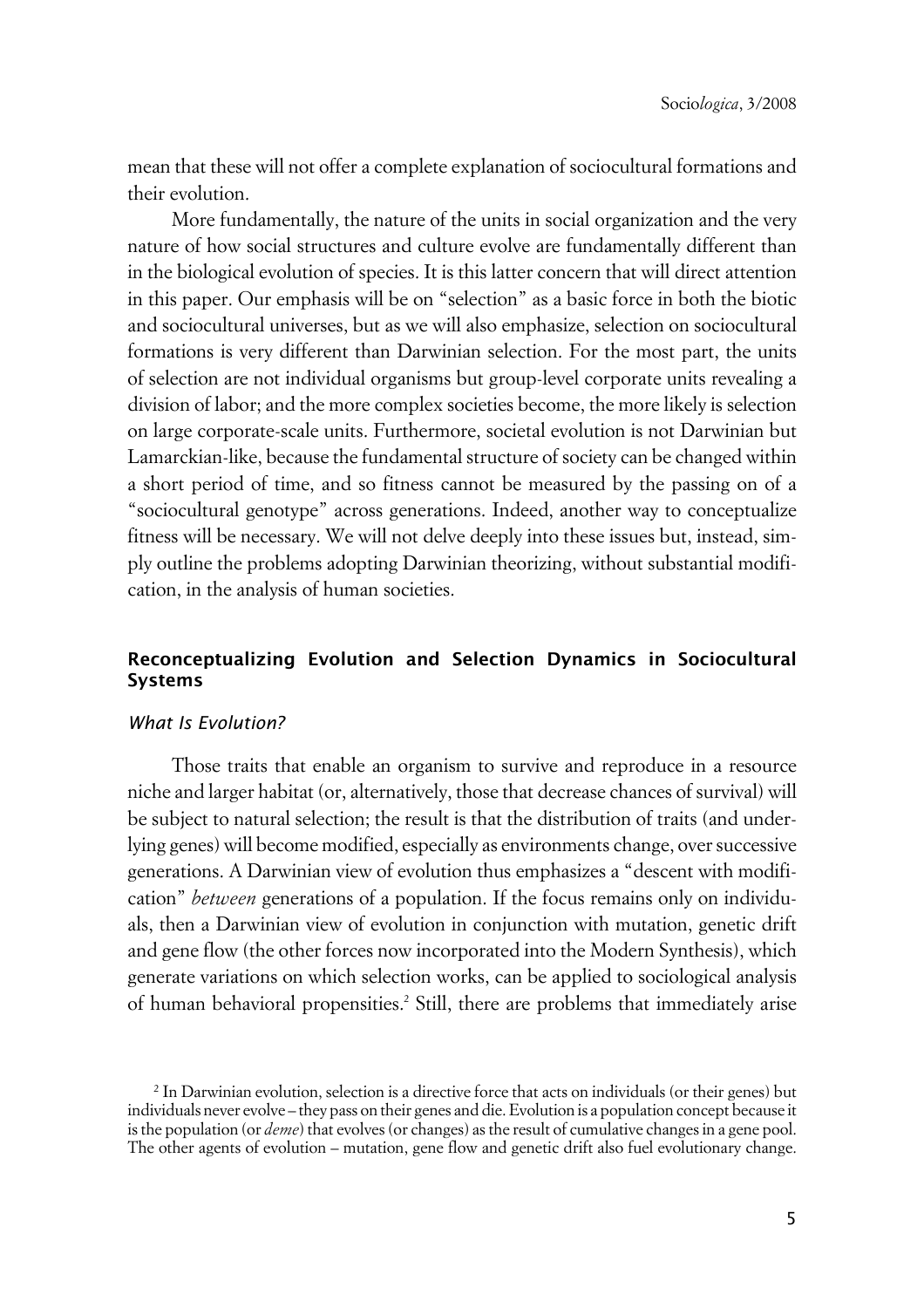in applying a Darwinian approach to the evolution of sociocultural phenomena that emerge from interactions among individuals and the corporate units that they create.

The first problem with using a Darwinian definition of evolution is conceptualizing inheritance across generations. When an individual organism is born, inheritance can be established definitively, but what of a sociocultural formation? Do all sociocultural formations have offspring? Only in special circumstances can offspring be observed as when, for example, a retail outlet continues to expand by building more stores; in these cases, there is descent of structural and cultural features to new corporate units. Segmentation in general may have these properties, but often corporate units do not produce offspring but, instead, copy the structure and culture of other units. For example, in market systems, the template for social organization by one company is often copied, with perhaps superficial modifications by other companies. Indeed, humans in general will copy what they see as successful adaptations, and perhaps we can consider this copying as descent with modification but it is not inheritance in the biological sense, and it is inheritance more in tune with Lamarck than Darwin.

A second problem with a Darwinian approach to evolution is that sociologists often want to visualize a single organization or community as evolving in response to environmental conditions. There are no "offspring" but, rather, decision-makers within these corporate units who alter the structure and culture of a unit in order to adapt to new environmental circumstances. The descent with modification thus occurs *within one unit*, or perhaps a coordinated set of units, over a period of time. How, then, is fitness to be defined in such cases? It cannot be reproduction of traits in new generations of organizations; in reality, fitness is the capacity of a corporate unit or a larger unit such as a society to persist in its environment. The longer a sociocultural formation persists as an identifiable unit, the greater is its fitness in a sociological sense. Evolution is internal to the sociocultural formation as it alters its structure to adapt to an environment. Such evolution is not even Lamarckian because it does not literally mean passing on acquired characteristics but, rather, the use of agency by actors to change the structure and culture of an evolving social unit, thus enabling it to persist in its environment.

A third problem in applications of Darwinian ideas follows from the above. Humans and their survivor machines, sociocultural formations, have the capacity for agency. They can remake the fundamental structure of survivor machines, with the result that selection works in an entirely different way during sociocultural evo-

Mutation is what adds new variations for selection to work on; gene flow assures gene mixing between pools; and drift (in small populations) is responsible for the random drifting of gene frequencies.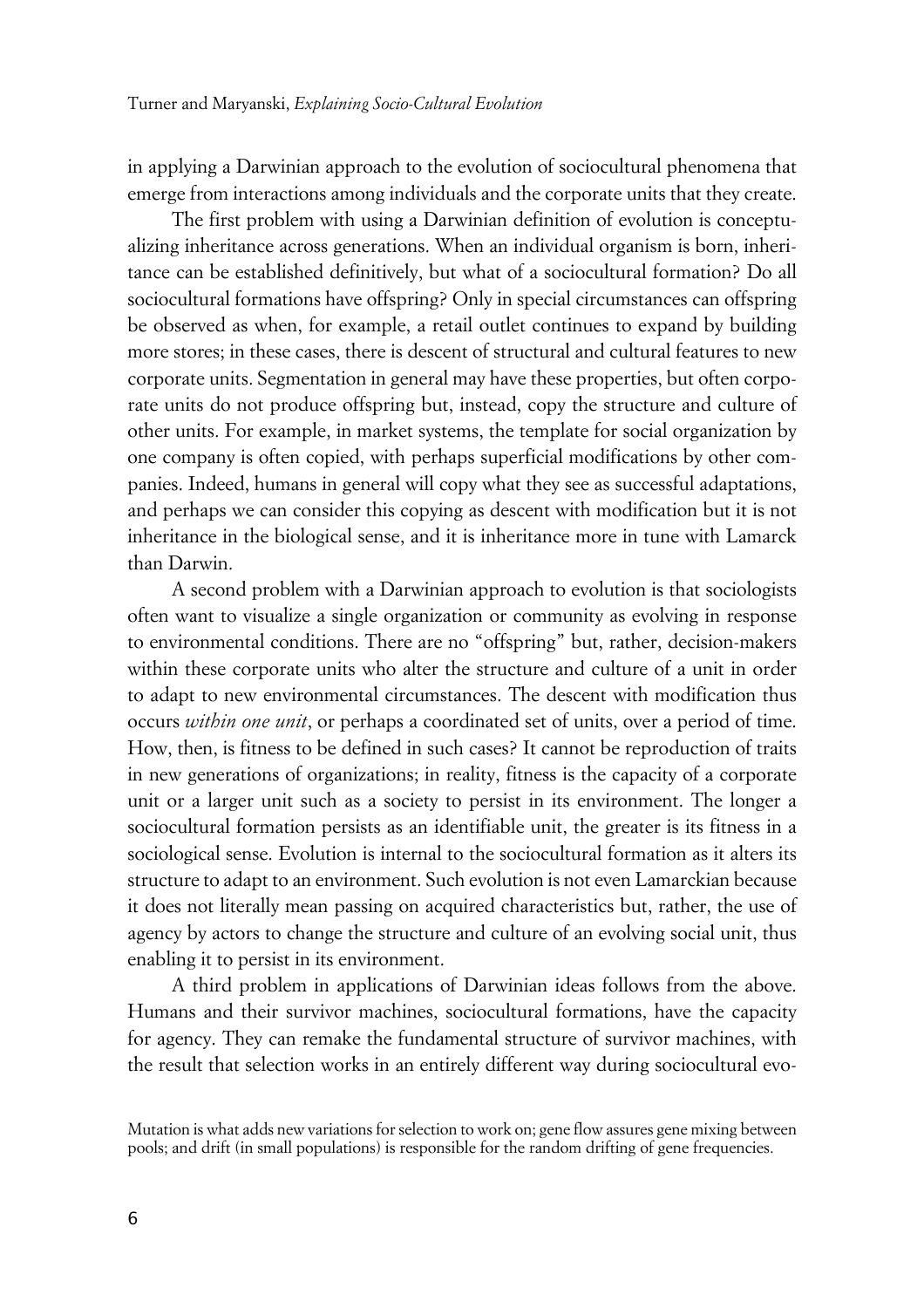lution. When corporate units like organizations or communities, as well as larger social entities such as societies, find themselves in competition with other units or when the environment changes, they can remake their social structures and cultures by borrowing, copying, and innovation. Selection may work against certain aspects of culture and structure as agents discover that these do not promote adaptation to an environment, but when new elements of culture or structure are developed in response to selection pressures and appear to facilitate adaptation to the environment, these elements are likely to be retained and, indeed, refined by agents. Thus, selection does some sorting, creating disincentives for continuing with older formations and providing incentives for creating new formations. But it is a selection that activates human and corporate unit capacities for agency, which, in turn, are employed by actors to sort through what works and does not work for a corporate unit.

A fourth problem with applying Darwinian notions of evolution is that even when sociocultural formations find themselves in competition with each other for resources, the less fit formation does not always die off. For example, war between two societies, with each trying to conquer the other, does not lead to the elimination of the society that loses the war (except perhaps as a sovereign geo-spatial entity), but more typically, some kind of consolidation of the cultures and structures of the two societies ensues. There is certainly modification of the sociocultural formations involved, but is this evolution? For sociologists transformations in structure and culture over time, especially those in response to challenges posed by environments, constitutes evolution, but it is a type of evolution not easily explained by biological conceptions of evolution.

A related problem with Darwinian theory was first emphasized by Émile Durkheim [1893] who recognized that competition under conditions of niche density and scarce resources does not always lead to the death of sociocultural formations that are less fit. Through the capacity for agency, the social formation can change elements of its structure and culture to be more fit in an existing niche, or it can migrate to a new niche. There are many studies of how organizations have done just this [McPherson 1983; McPherson 1988]. For example, American service clubs have all changed the culture and structure to appeal to new niches where new members can be recruited. This is evolution because the clubs still reveal much of their older structure and culture even as they modify their goals somewhat and move into new resource niches of potential members. This is descent with modification and it is even initiated by Darwinian-like selection pressures in a resource niche, but the dynamics are very different because organizations can change their culture and structure in ways that organisms cannot change their genotype.

In sum, then, sociocultural evolution is very different than biotic evolution. Some super-organisms like insect societies can be understood by Darwinian dynamics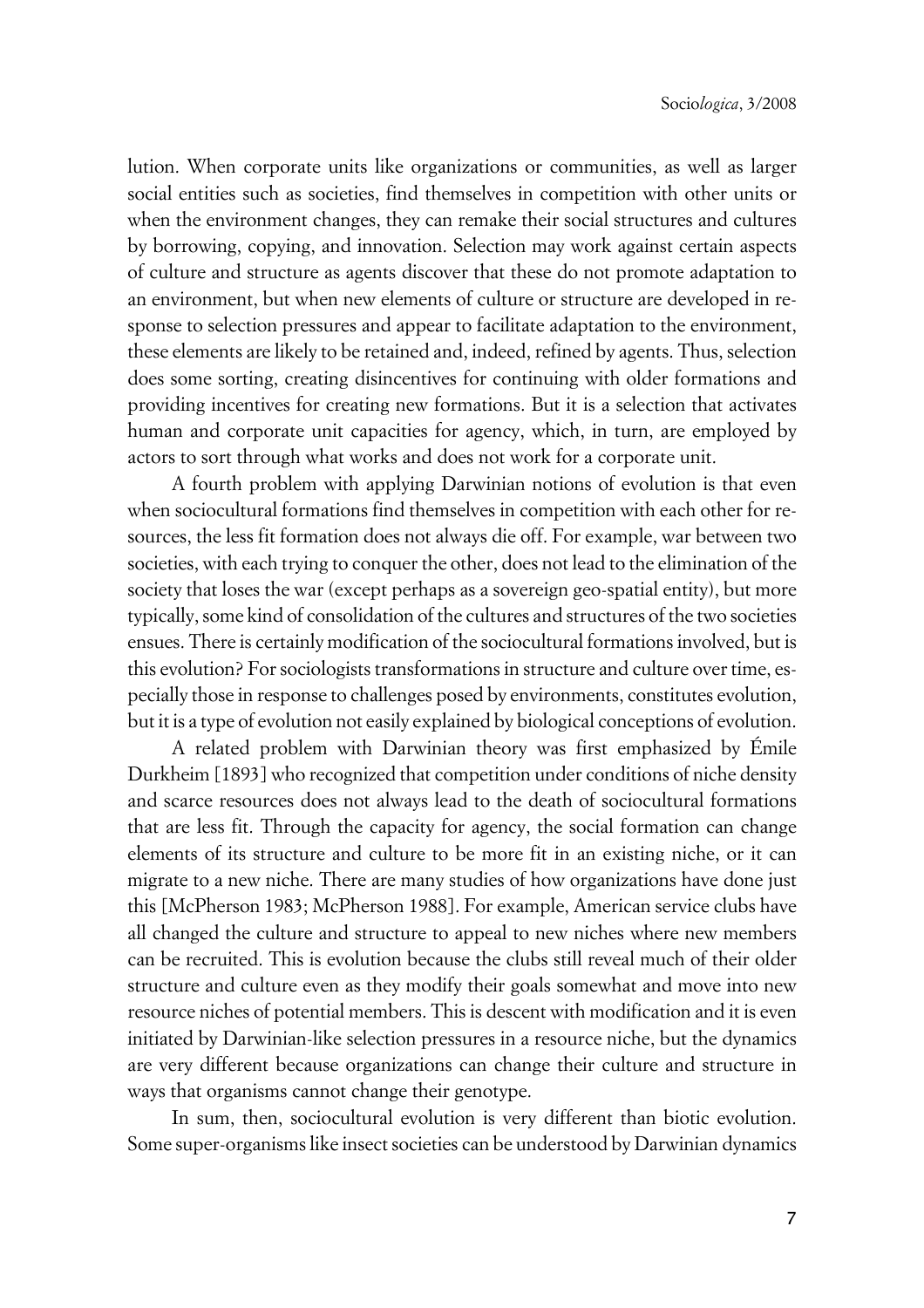because behaviors generating and sustaining the division of labor in such societies are programmed by the genome of insects, although some members of an insect colony can change their respective roles under certain conditions (but even in these cases, these changes are largely under genetic control). In human societies, structure and culture are invented and can be changed within one generation (in modern societies, even within generations); and this simple fact means that evolution is more about how structures sustain themselves through human capacities for agency. There are, of course, some analogous process of evolution between populations of organisms and sociocultural formations, especially when these formations are on a Darwinian playing field competing for resources in a resource niche – as organization ecology has demonstrated [Hannan and Freeman 1977]. But even here, biotic models break down because the units subject to selection can reinvent themselves.

#### x*What Is Evolving in Sociocultural Evolution?*

Within much evolutionary theory, natural selection and the other forces of evolution – mutation, gene flow, genetic drift – work on the individual organism; and out of such evolutionary dynamics the distribution of phenotypes and underlying genotypes in a population of organisms is what evolves. And, if the distribution of phenotypes and genotypes is sufficiently great, speciation occurs. When these ideas are applied to human social structure and culture, however, they lose clarity. For example, early sociobiologists argued that social structure and culture could be explained by hard-wired behavioral propensities for kin selection and reciprocal altruism. Later, as we noted earlier, simulations were run to demonstrate that selfish actors driven by their genes could create cooperative social structures. Evolutionary psychology added that much of the selection for behavioral propensities occurred on the brain in the form of modules enhancing reproductive fitness; in turn, basal elements of human culture and social structure can be understood by reference to these modules and the behaviors that they generate. Yet, it soon becomes unclear about what is evolving as behavioral propensities are seen to "cause" the construction of sociocultural survivor machines. What, now, is actually evolving? The underlying genetic programming for these propensities? The brain modules activating these propensities? Or, the distribution of behavioral propensities among populations of humans? The resulting sociocultural formations? It is possible, of course, to claim that they are all evolving, but this claim does not add much clarity to what is evolving when a biotic vision of evolution is employed.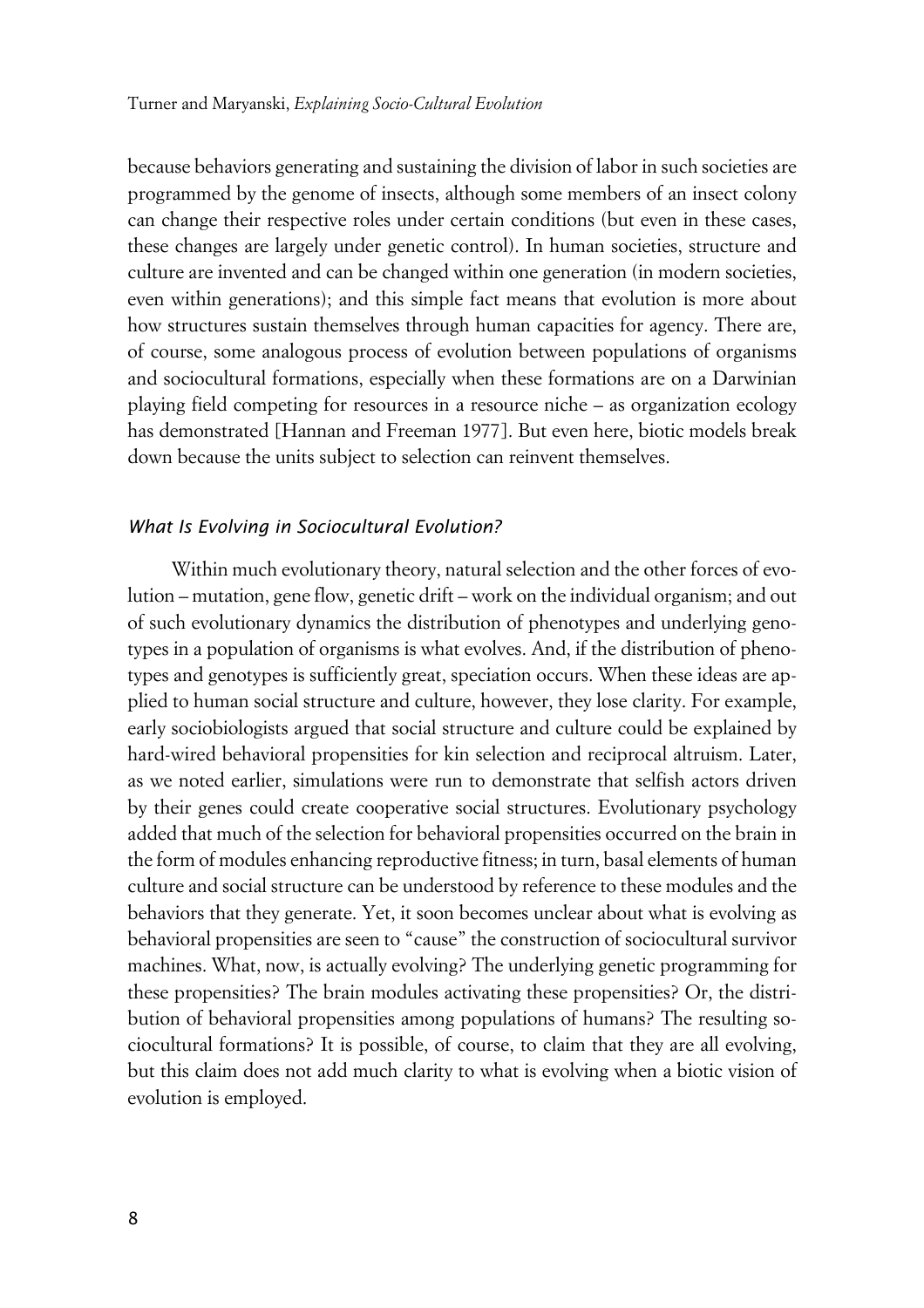For most sociologists, it is *sociocultural formations that are evolving*. That is, descent with modification in sociology denotes changes over time to the systems of symbols and social structures as these constrain behaviors of, and interactions among, individuals. An immediate problem with this sociological assertion is that sociocultural forms vary widely in their culture and structure, with the seeming result that there is no definitive unit that evolves beyond vague pronouncements about cultural and structural change.

There do, however, appear to be just a few basic structures in human societies, even the most complex society. Beginning with the largest and moving down to the smallest, there are just six basic formations: inter-societal systems, societies, institutional domains, stratification systems, and corporate units (of which there are three basic types: communities, organizations, and groups), and categoric units (categorizations of subpopulations by attributes such as sex, age, ethnicity, class). Historically, the early sociological evolutionists focused on societies and implicitly argued that societies evolved – that is, changed over time as adaptive responses to their 1) biophysical environments, 2) sociocultural environments (other societies), and 3) internal environments created by the very nature of their culture and structure. Most early and more contemporary evolutionists in this vein posit(ed) stage models of evolution, viewing societies as evolving and, at times, de-evolving into basic societal formations, such as hunting-gathering, horticulture (and variants like fishing and pastoral societies), agrarian societies, industrial, and post-industrial. More recently, the emergence of world systems analysis emphasizes that inter-societal systems evolve; and in fact, much societal evolution can be best understood as being constrained by inter-societal formations.

Within American sociology in particular, more meso-level social units such as communities and populations of organizations have constituted, as we have noted, the major emphasis in human ecology. Early work borrowed from Darwin, Spencer, and Durkheim to argue that real estate markets institutionalize competition among both individual and collective actors (e.g., government, churches, businesses, etc.) in urban areas for space, with those possessing the most resources such as money, political power, and organizational skill able to secure particular niches (neighborhoods). Thus, settlement and resettlement patterns in urban space evolve as the number and type of individuals (varying by ethnicity, wealth, and income) and corporate actors (varying by money, political influence, organizational skills, and functions) compete for urban space. Here, the unit of evolution was the structure and cultures of communities as a distinctive type of corporate unit, with selection via the real-estate market working on individuals and organizations of individuals.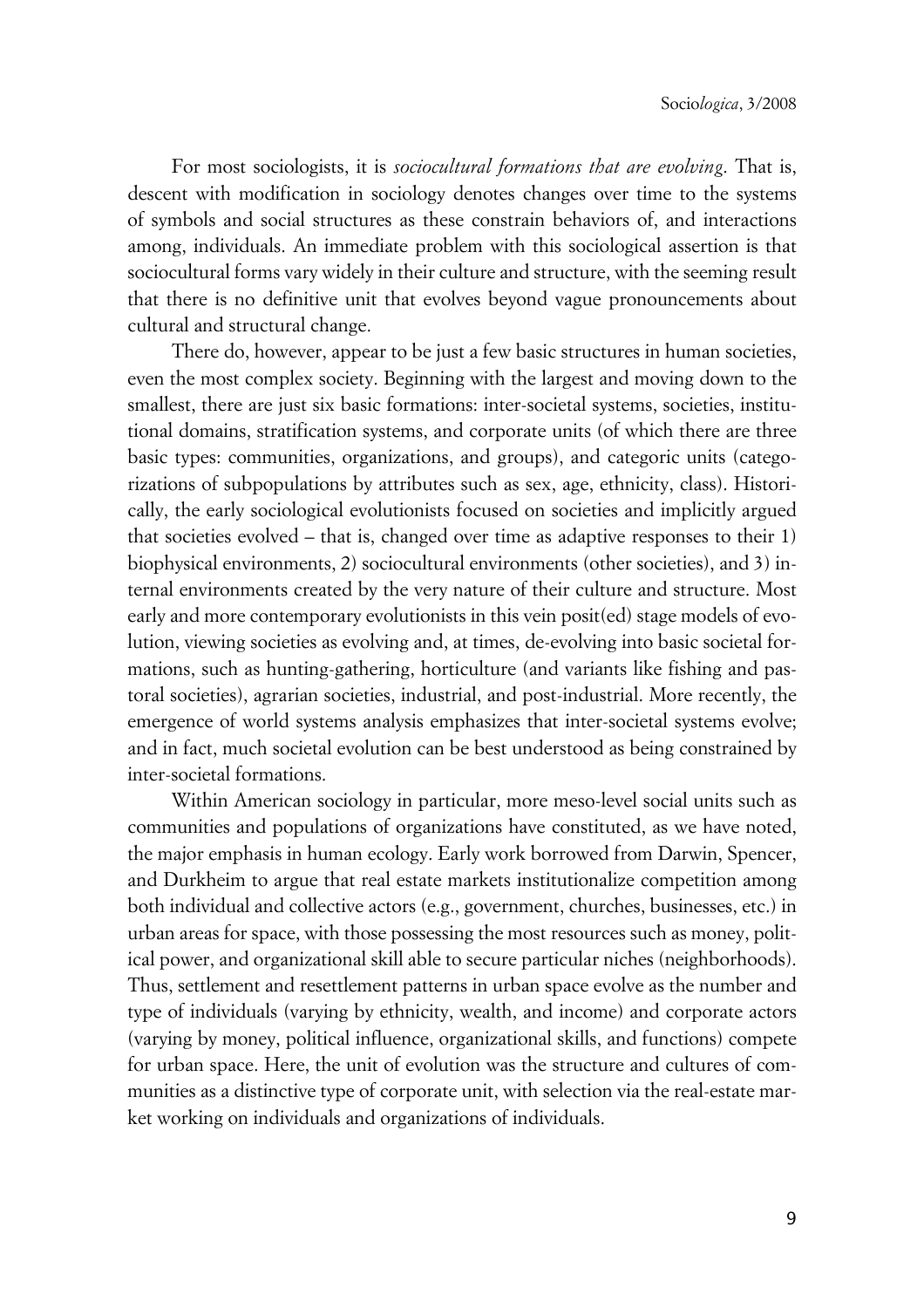Later, as also noted earlier, this basic ecological model was extended to organizations. Emphasis here was on the growth, survival, and death of organizations within distinct sociocultural niches within a society. Much like Darwinian theory, selection worked on individual organizations – firms, service clubs, schools, and other organizations – but it was the population of organizations that evolved. Those organizations that built structures and cultures that could exploit a resource niche survived and, moreover, encouraged other organizations to enter this niche. As a particular sociocultural formation proved successful in that it could secure resources from the niche and hence survive over time, ever-more organizations copied this organization template, thereby increasing niche density and competition for resources. The result is that those variations of organizational structure and culture that could secure resources survived, whereas those variations that could not secure sufficient resources died out. Populations of organization thus revealed a common pattern of rapid growth in numbers of a population (which was defined as organizations seeking resources in a particular niche), only to set off a rapid decline in the population as niche density and competition increased, followed by a slight increase in the population of organizations when niche density declined with large-scale organizational failures. Organizational ecology is perhaps the closest to the Darwinian model in that it is the population of organizations that evolves, with selection working on the "sociocultural phenotype" of individual organizations. Moreover, because organizations become structured and regulated by culture, they reveal structural rigidities that give selection a more stable target to select on (much as phenotypes in organisms are constrained by the genotype that drove their formation).

Other structural formations in sociological analysis are less explicitly subject to Darwinian evolutionary analysis. For example, institutional domains – e.g., economy, polity, religion, education, law, science, medicine, sports, kinship, and other domains – all change over time and, hence, reveal descent with modification. Similarly, stratification systems revolving around social classes created by the resource shares of their members also change over time, again evidencing descent over time. To analyze these in evolutionary terms, what should be the primary focus: The corporate units – groups, organizations, and communities – from which institutional domains are built? The population of these corporate units as they become integrated to form an institutional domain? The overall domain? The relations among domains? Moreover, if a society is ultimately built from institutional domains and stratification systems, perhaps focus should be on the society, with selection working on domains and classes in the class system.

Since there is embedding of these structures – that is, institutional domains are built from corporate units, stratification systems from classes, societies from institu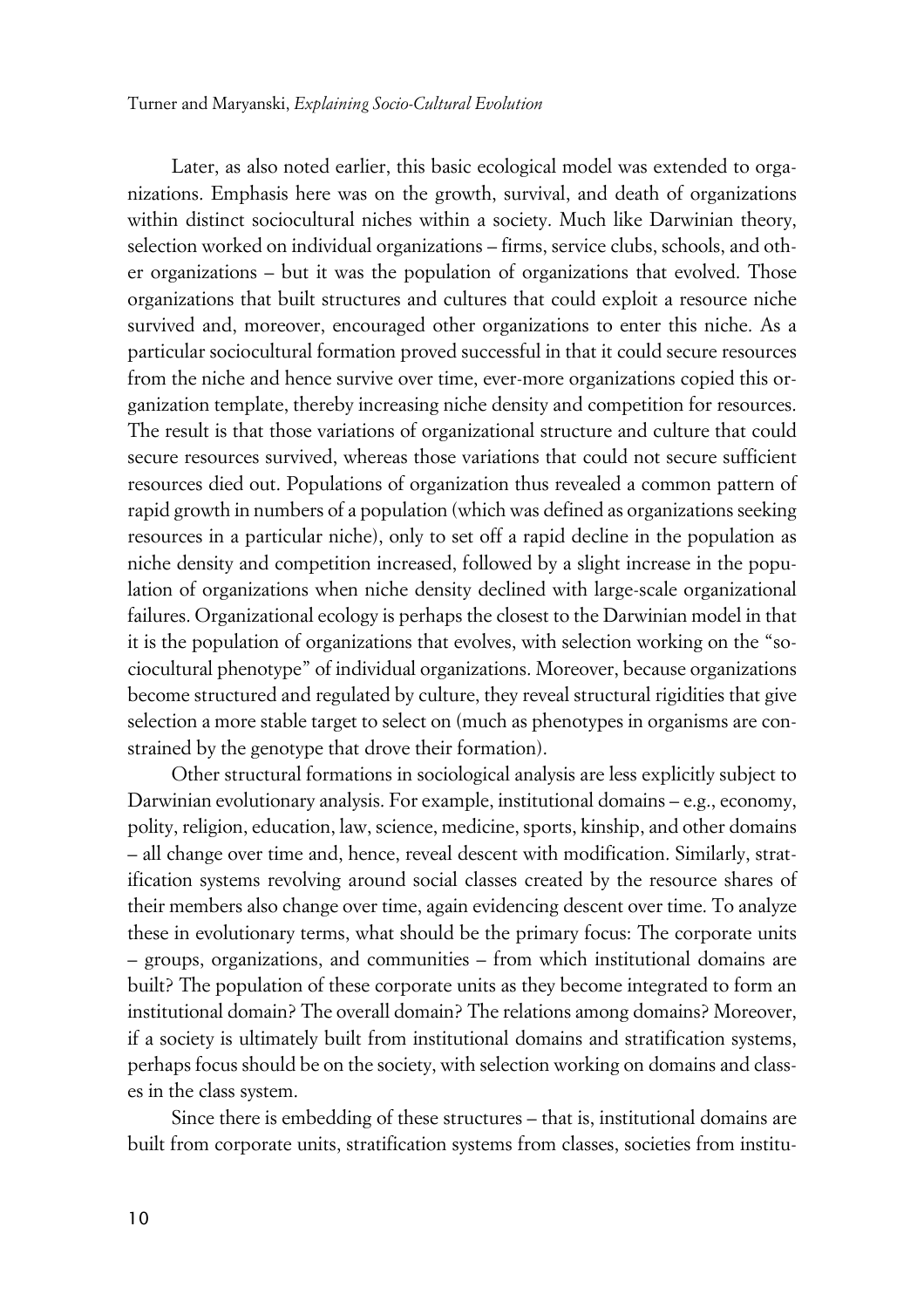tional domains and systems of classes, and inter-societal systems from societies (or key institutional domains in a society such as economy and polity) – what is the unit that evolves and what (are) the units subject to selection? There is not an obvious answer to these questions, but the key point is that we are now a long way from individual organisms as subject to selection and populations (or distributions of traits in populations) as the unit that evolves. Elements of the Darwinian model can be adopted to ecological analysis of certain structures, such as communities and populations of organizations, but this analysis does not take account of the organization of populations within sociocultural formations. But which sociocultural formations: society, inter-societal system, organization, stratification system? The unit of evolution – that is, the unit that reveals descent with modification – becomes very slippery, but one thing is clear: For sociologists, it is rare that the individual person is the unit of selection, with the population of persons evolving. The populations does not reveal distribution of traits as much current agent-based modeling pretends; rather the population is *organized* by sociocultural formations at several different levels of organization, *all* of which evolve. Thus, the evolving is a sociocultural formation, not an individual person or population of persons. Even when the individual might legitimately be seen as the unit of selection – as would be the case of a pandemic set off by a highly infectious and fatal disease – it is not just the human immune system (and the genes producing this system) that evolves; the institutional domains of medicine and science (and the polity and economy that provides these with resources) are being subject to selection and, hence are evolving. Populations living in either strong or weak survival machines structured by the integration of corporate units into institutional domains may evolve (through their rates of survivorship), but selection is not only on the individuals in this population. Those sociocultural survival machines are also evolving.

All sociocultural formations evolve in the minimal sense of persisting in an environment, and just which one is important to understanding a particular problem will vary with the nature of the problem under study. The notion of levels of selection in biology has consistently proved problematic [see Okasha 2006 for a review], and it becomes even more problematic in sociological analysis because all units evolve and smaller units are embedded in larger units, with the latter constituting a dimension of the environment to which embedded units must adapt if they are to survive. For example, a business firm exists within niche occupied by other related firms, with competition structured by the modes of integration of economic institutional domain. Much of the environment for any one firm is thus the marketdriven economy and perhaps also the polity and legal system that regulate relations in the economy. What, then, is evolving? Firm, population of firms seeking similar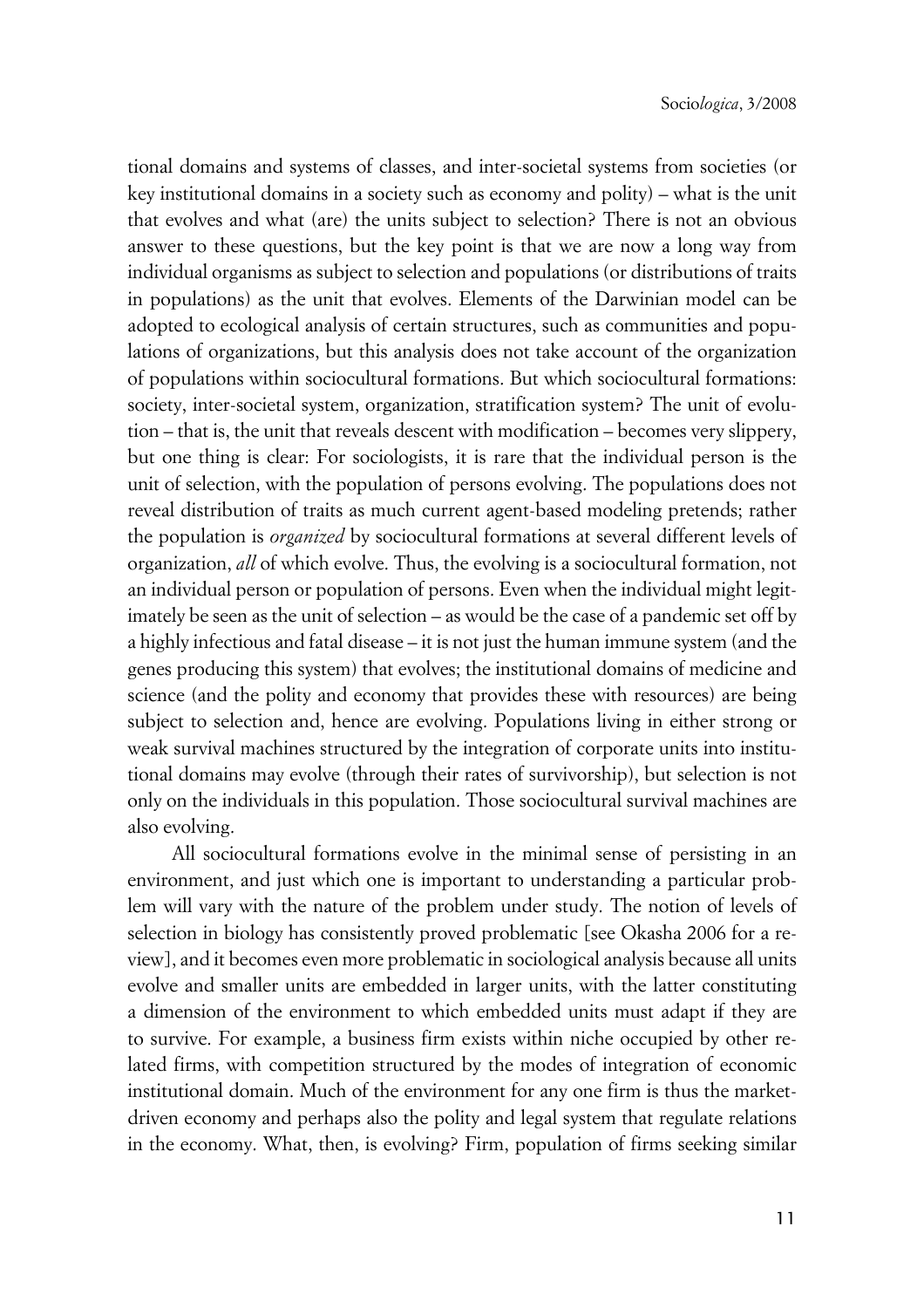resources? Economy? Societal system? Inter-societal system? The answer depends on one's purposes, but we are now very far from a biological conception of what is evolving.

#### x*What Are the Units of Selection in Sociocultural Evolution?*

The long-standing controversy over notions of "group selection" in evolutionary biology [Okasha 2006; Wynne-Edwards 1962] is not a controversy in sociology, except for a few who continue to maintain that selection works on the individual and it is societies that evolve. For most sociologists, it is so obvious that selection is working on the social structures and cultures of collective actors or corporate units revealing divisions of labor. For example, when two societies go to war, it is certainly true that individuals die but the rate of death is a function of the military survivor machines that organize the activities of individuals. Survival of individuals and collective actors is thus related to the levels of technology, population size, organizational structure, culture, and solidarity of armies and units in armies; these are the units of selection, not individuals. The same is true in other contexts. For example, when automobile makers compete in the auto market, it is not the line workers of each maker who are competing but the *organization systems* that each company possess to develop, make, and market cars. Toyota did not succeed where General Motors failed by competition among individual incumbents in the divisions of labor in these companies, but by Toyota being a better-organized and more efficient maker and marketer of cars.

Once collective actors become the unit of selection, it becomes more difficult to determine what is evolving. From an organizational ecology perspective, it would be the population of car makers seeing resources in a niche composed of potential buyers of cars From this ecological perspective, a more Darwinian viewpoint can be maintained, with the distribution of companies in the niche being the unit that "evolves." Yet, one could also make the case that it is the car companies themselves that are evolving, with fitness of any company defined by its capacity to maintain itself in the automobile market. At a macro level, one could also argue that the economy is evolving as, for example, American manufacturers decline as a proportion of all productive units, with the automobile and other industries (shoes, clothing, electronics, ceramics, etc.) declining relative to the production and distribution of services. As the distribution of productive corporate units evolves under competition in a variety of niches, the economy evolves. And, one can go to an even more macro-level unit – a geo-economic system – in which the American economy as a whole is seen as in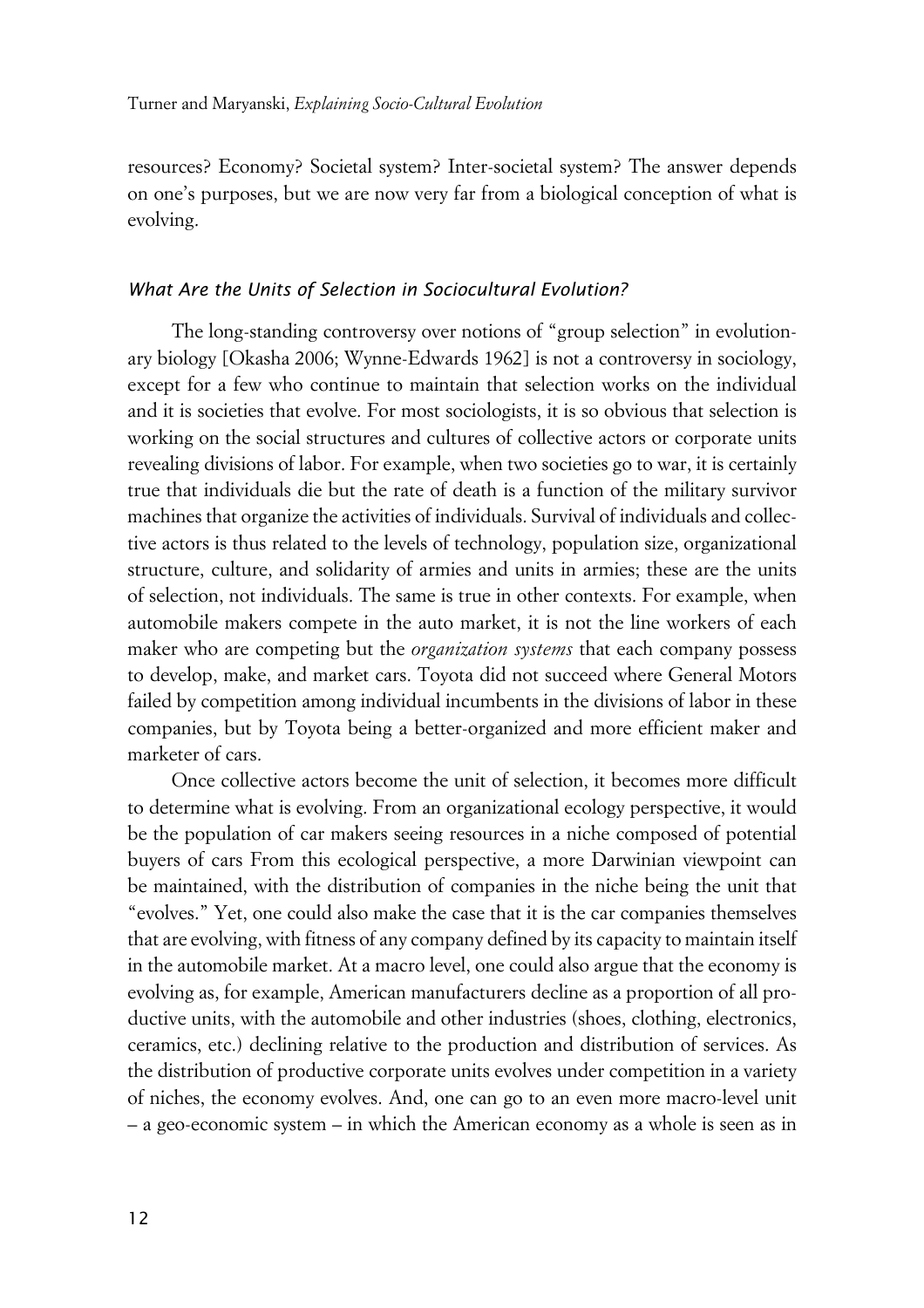competition with other economies around the globe. Selection is now working on key corporate units in various sectors of the economy, but the economy as a whole is also under selection in an evolving world-level geo-economic system.

Looking at the matter in its broadest terms, human phenotypes and underlying genotypes are not evolving at a rapid rate for a simple reason: humans have built ever larger and more insulating survivor machines – groups, organizations, communities, institutions, societies, and inter-societal systems. Selection misses the individual for the most part because it works on the fitness of the survival machines. And the more complex and technologically sophisticated the survivor machines, the less selection in the socio-cultural universe gets to individuals through the protective structure of these survivor machines. Of course, there is often selection on individuals when these machines fail, as can be seen when pandemics cut across a continent or when one population is sufficiently organized to commit genocide on the other. In these cases, selection does work on individuals, but even here, these horrific situations can be better understood by examining the failings of the socio-cultural survivor machines than the attributes and behaviors of individuals. So, when the survivor machine is unfit and the competition intense, individuals will be affected, but only in very extreme cases does failure of a survivor machines mean death to individuals. More often, individuals migrate to new survivor machines or they create new ones, with selection then working on the newly constituted survivor machine. What is evolving, then, are sociocultural formations and their distribution within and between societies; and this evolution is driven by selection on corporate units more than individuals. Thus, most of the time, sociocultural evolution is a form of "group selection;" and if this is the case, then biological models, which focus on organismic phenotypes, are simply irrelevant to sociological analyses of social evolution. Moreover, the very nature of selection is different when it is sociocultural formations that are evolving, as we explore below.

#### x*What Is Selection in Sociocultural Evolution?*

In human societies, Darwinian selection and evolution works primarily on individual persons (and their underlying genotype). At times, Darwinian processes operate on corporate units, selecting on sociocultural phenotypes, especially when these phenotypes are not easily changed by structural and cultural inertia. To take an obvious example, the American car companies represent a very good example of corporate units on which selection has worked; and at this writing, they may indeed die or be absorbed in parts by other companies. Another obvious example is the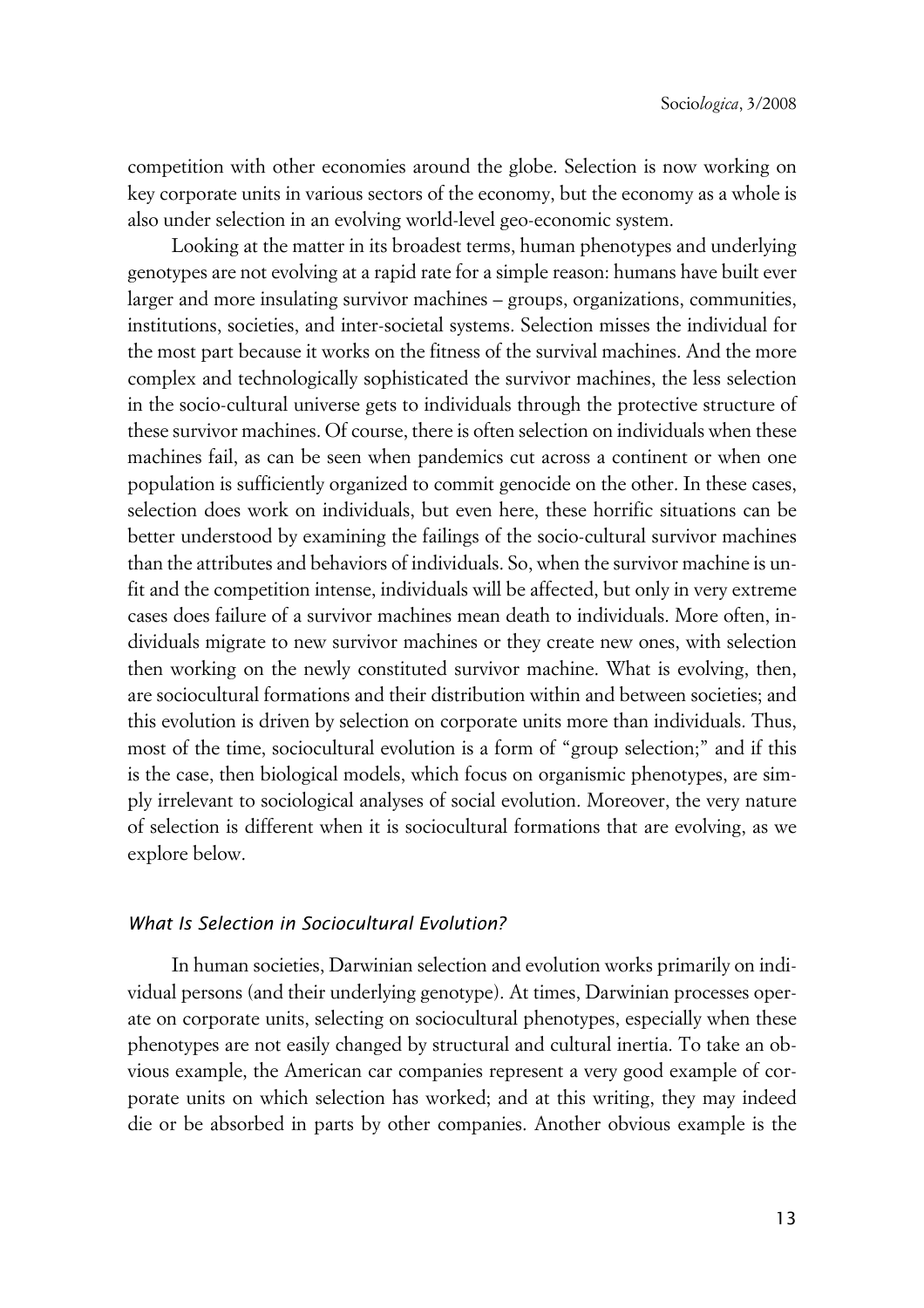American financial system in which competition has made many banks unfit, with some being selected out, others being absorbed by more fit organizations, and many surviving only through government intervention. But, as we have emphasized, most of the time, corporate units can change their phenotypes and become better adapted to their environments, or as is the case with American automobile companies, they have sufficient political influence to change their environments by securing resources from taxpayers. Durkheim [1893] probably did the best job of adopting Darwinian selection to sociocultural systems where the units can change their phenotypes and underlying sociocultural genotype to better compete or to move to a resource niche through borrowing and innovation of new traits. Once the units of selection can "acquire new characteristics," only the notion of selection in the Modern Synthesis of evolutionary theory remains potentially useful to sociological analysis of evolution. The other forces of biological evolution – mutation, gene flow, and genetic drift – have only metaphorical analogues in sociocultural systems, but the mechanisms by which these operate are very different than those in sociocultural systems.

More fundamentally, much selection in human super-organisms is not Darwinian, or even Durkheimian because niche density, competition, and selection are not in play in the evolution of sociocultural systems, Yet, selection is still operating but it is a very different kind of selection. Functional social theory had the germ of an important idea in isolating this alternative type of selection, but did not develop it, and as a result, most functional explanations are rejected in sociology these days. In medical biology, researchers frequently refer to the "function" of a particular organ or biological system – e.g., the basic respiratory function of the lungs is to get air to cells and to remove carbon dioxide from the blood stream. Implicit in these kinds of statements is an evolutionary argument about how, as organisms became larger, those that could develop circulatory systems, including systems to get air to all cells, were more likely survive than those that could not, or did so inefficiently. What was left out of sociological functionalism was the implicit selections argument in biology. Yet, even if inserted into sociological functionalism, this selectionist argument cannot be the same as that implied in medical biological statements because the nature of selection in sociocultural systems is often very different – indeed, completely different – than selection in biological theory.

Darwinian and Durkheimian conceptions emphasize that selection works on existing phenotypes, with the power of selection to alter phenotypes over generations increasing when resources are scarce, when niche density is high, and when competition for resources is intense. This type of selection is, we believe, less frequent than what Jonathan Turner [1995; Turner 2003; Turner n.d.] has termed "Spencerian se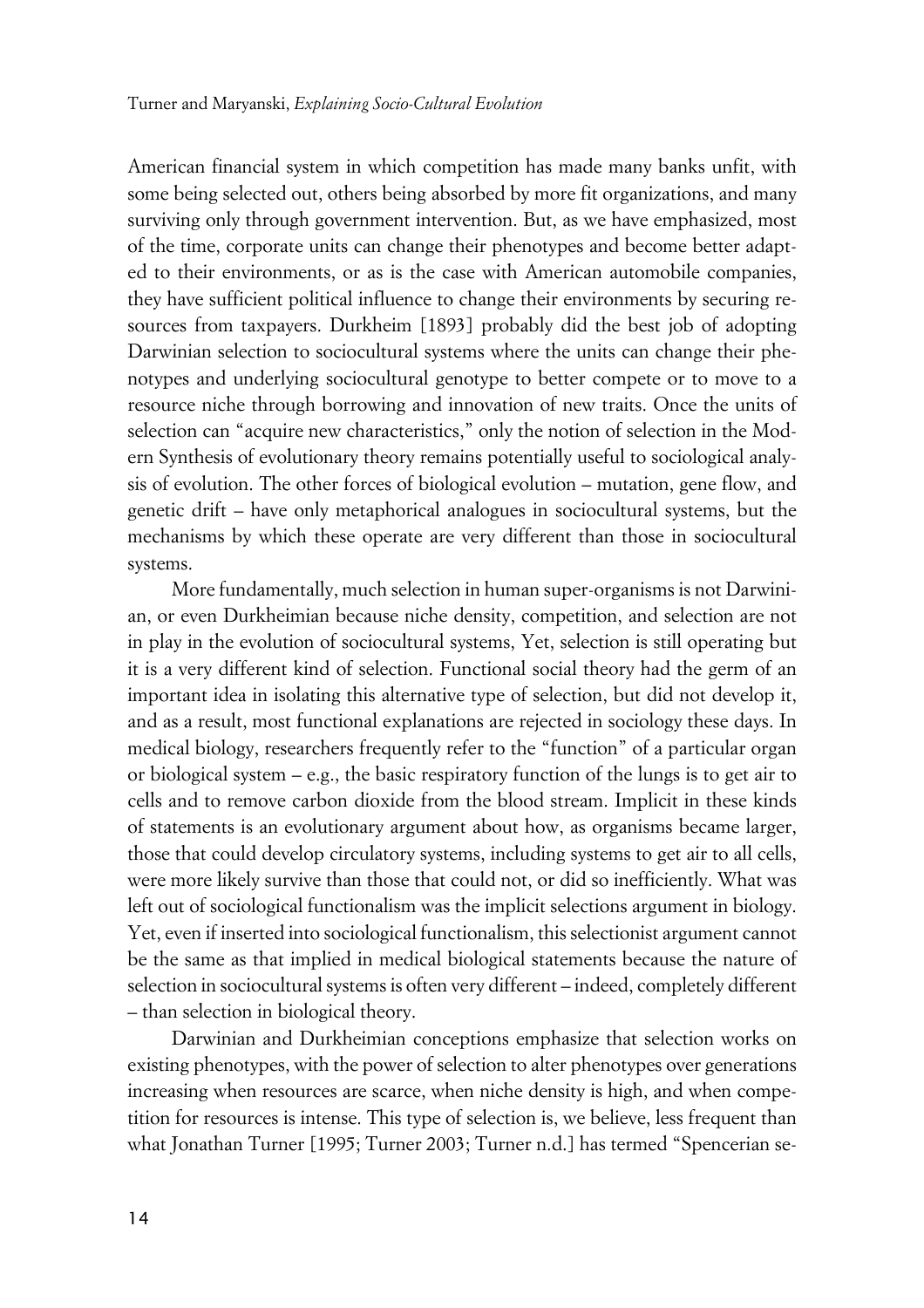lection." What functionalists like Spencer recognized is that social units often find themselves in an environment where existing structures cannot secure adequate resources to sustain themselves and their human passengers in these survivor machines. Moreover, there is an absence of structures in the environment that can be copied, nor is density or competition among structures intense. Rather, corporate units find themselves under pressure to innovate new kinds of sociocultural formations or suffer the disintegrative consequences. Functionalists analyzed this kind of situation by postulating needs or requisites that all sociocultural formations had to meet in order to survive, but it is not necessary to go this far. What is required is only an understanding that one of the prime movers of sociocultural evolution is selection pressures to create new sociocultural formations.

Thus, corporate units and sets of units (including a whole society) often confront situations where they are under pressure to reorganize or disintegrate. For example, as Herbert Spencer [1876] argued, population growth puts actors under enormous pressure to develop new kinds of structures for production, reproduction, regulation (coordination and control through power), and distribution (movement of resources, information, people, and commodities about a territory), or face the disintegrative consequences. The pressures in functionalism became functional needs or requisites – in Spencer's case, needs for production, reproduction, regulation, and distribution. Most functional theories after Spencer posited similar lists of needs or requisites. What all functional theories failed to emphasize is the these need states are generating selection pressures on actors to create new sociocultural formations or "die." They are not operating under conditions of niche density and competition; rather, just the opposite. They are operating under conditions where no existing corporate units reveal structures and cultures to address these selection pressures. As noted above, Turner had termed this kind of selection Spencerian selection in deference to Spencer's early insights. Turner has gone so far as to transform what functionalists saw as needs and requisites into "social forces."

For Turner, these forces are very much like those in physics. For example, gravity is a force that is constantly pushing on matter, and along with other forces, generates patterns in the organization of the universe. Similarly, population, production, distribution, regulation, and reproduction are forces like gravity; they constantly push upon actors to find ways to organize themselves in response to these pressures. As the valences for any one force increase, selection pressures increase and push on actors to find solutions to these pressures. This is not a Darwinian selection process because selection is not working on variants of existing structures; instead, there are no relevant structures, with actors in a scramble to build new ones in response to the selection pressures generated by the macrodynamic forces of population, produc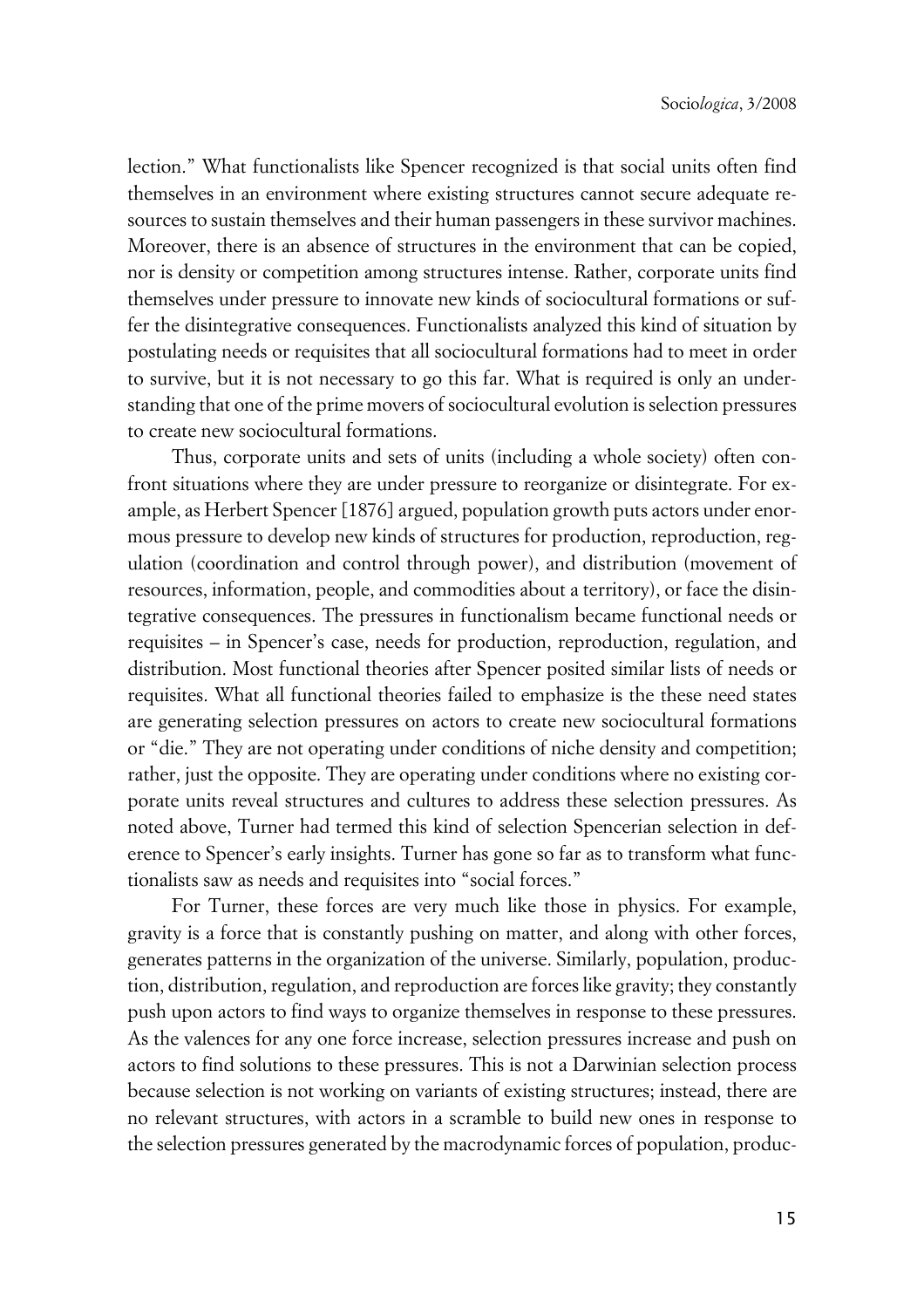tion, distribution, regulation, and reproduction. Population growth, for examples, immediately generates selection pressures to build new structures, such as unlineal kinship systems, to organize the larger population; and if a society cannot find a way to do so, it will disintegrate or be conquered by a better-organized population. Population growth also increases the valences of the other forces. New modes of gathering resources and distributing these resources (under pressures from production and distribution as forces) must be discovered to support the larger population. New forms of control through the mobilization of power become necessary to coordinate and control the larger population as well as the new sociocultural formations that emerge in response to other forces like production and distribution. As the structure of a society becomes more complex, pressures from reproduction increase as individuals require more training and as structures themselves become more difficult to reproduce over time. Indeed, the whole of human evolution has been a response to these five basic forces – that is, population, production, distribution, regulation, and reproduction.

For most of human history, hunting and gathering represented a highly effective mode of adaptation to the selection pressures generated by these forces, but once populations settled down and began to grow, the "Big Bang" of human evolution was set into motion. The macrodynamic forces for production, distribution, regulation, and eventually reproduction began to increase in intensity, generating selection pressures that pushed on individual and corporate actors to new kinds of sociocultural survivor machines. Those societies that could respond to these pressures were more likely to survive, whereas those that could not, disintegrated. Humans were, in essence, building more complex survivor machines; and as these machines insulated humans from direct selection on their phenotypes, its is the sociocultural phenotype that became the key unit of selection, at times Darwinian and Durkheimian but most often Spencerian in nature. Thus, not only did the nature of the unit of selection change, so did the very nature of selection as a force in societal evolution.

Spencerian selection is less a competition under conditions of resource scarcity but a race for time to build new sociocultural formations that can reduce these pressures from the five basic forces in the macro realms of the social universe. But, as Spencer first emphasized and Turner [1995] has further theorized, as new corporate units, institutional domains, and stratification systems emerge in response to these Spencerian selection pressures, the complexity of society itself begins to generate *second-order selection pressures* that, once again, send actors scrambling to find new solutions to these new problems generated by sociocultural formations themselves. For example, law emerged as a response to selection pressures from regulation (to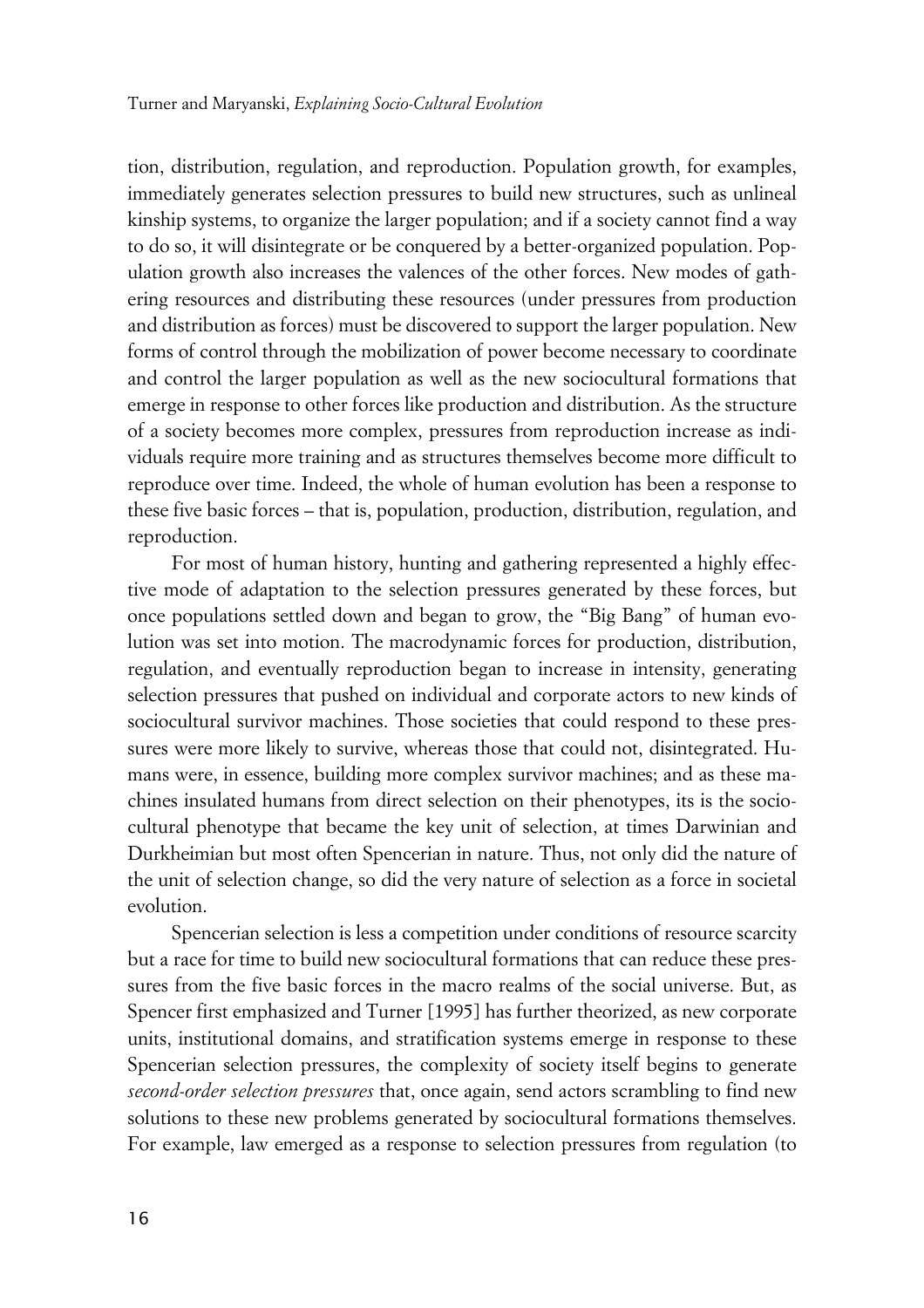coordinate and control the larger number of individual and corporate actors in societies); or markets evolved under selection pressures from production and distribution (among individual and corporate actors who produced an ever-increasing number and variety of goods and services).

This kind of Spencerian selection is typically the most common form of selection, especially in sociocultural systems that are changing or that find themselves in changing environments. Moreover, most Darwinian and Durkheimian selection soon generates Spencerian selection that puts pressures on actors to find solutions to competition and potential selection out of particular social units. For example, if ethnic subpopulations are competing for urban space or places in the divisions of labor in corporate units of the economy (and corporate units in other institutional domains), this competition typically escalates periodically into open conflict which generates selection pressures from regulation as a social force; and if polity and law cannot respond to these pressures, then the society as a whole may disintegrate under ethnic conflict – as has happened all to often in recent decades.

Sociological functionalists had the right idea: structures do represent responses to pressures, and rather than see these pressures as coming from need states, we argue that it is better to see the pressures as arising from fundamental macrodynamic forces that can varying in intensity. And unlike much functional analysis, there is no presumption that actors can adequately respond to these pressures. Indeed, the disintegration of a society (or corporate unit within a society) or the absorption/conquest by another society (or corporate unit) are frequent events in sociocultural evolution. Still, by fits and starts, societies like organisms have become more complex – as Herbert Spencer emphasized. But the selection forces that have driven evolution of the biotic and sociocultural universes have not been the same.

Once corporate units are the unit on which selection works, once units can restructure themselves, and once the form of selection is heavily Spencerian, the evolution of sociocultural systems loses much of its isomorphism with the evolution of populations of organisms. When the units and mechanism of variation and selection are so different than they are in the biological universe, we need a different kind of evolutionary theory. Moreover, just what is evolving becomes much more difficult to determine because the issue is no longer the distribution of traits in a population over time, but the transformation of social structures over time. Transmission and reproduction are not related to offspring carrying traits but structures persisting over time in their environments; in so doing, they promote fitness of their passengers – individual human beings – but their dynamics cannot be understood by reference to Darwinian selection on individuals because it is not the population that evolves but the sociocultural systems in which members of the population reside. These so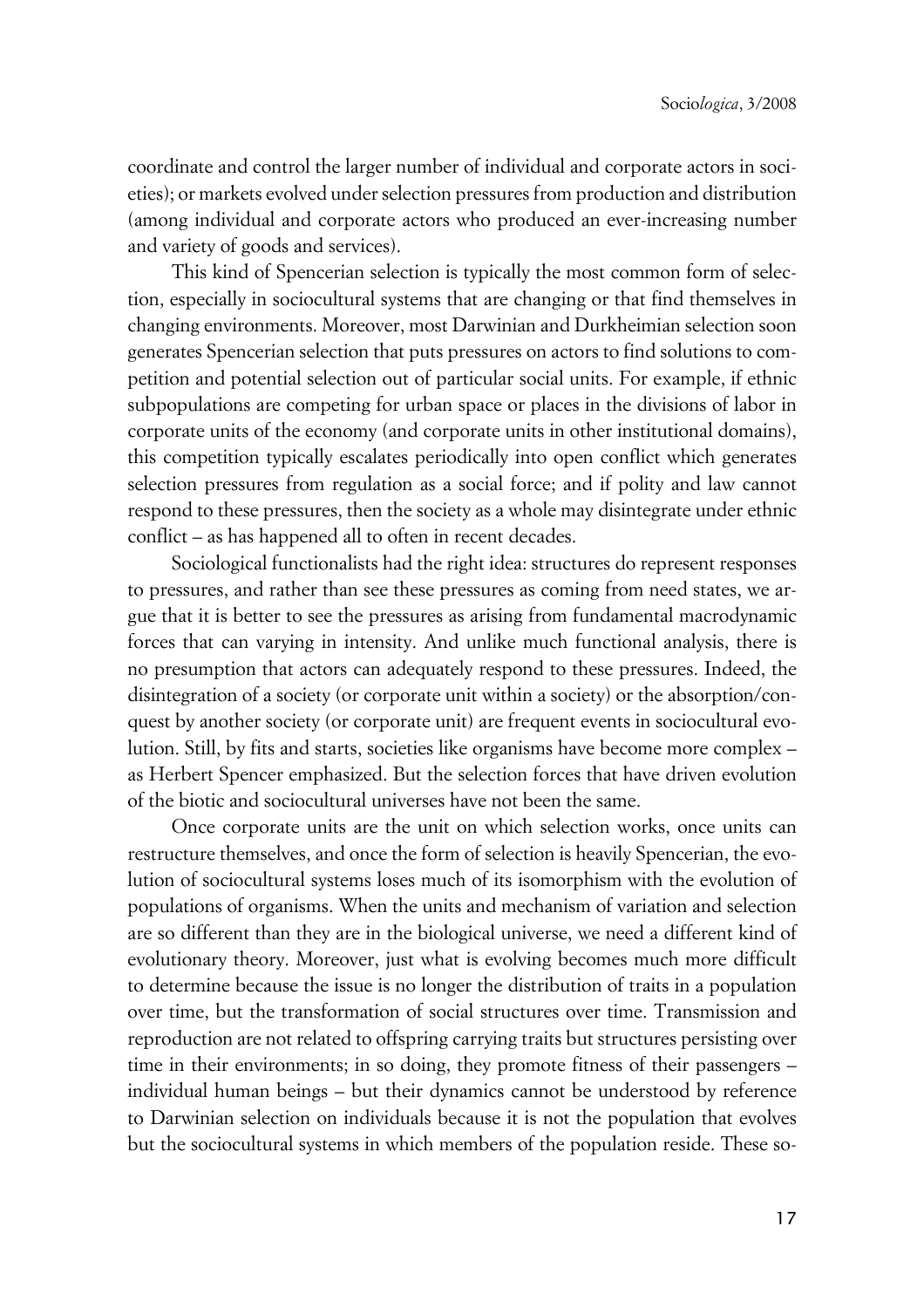ciocultural systems exist as many different levels – group, corporate unit, institution, stratification system, society, and inter-societal system – any or all can be evolving depending on the purposes of analysis. Ecological analysis in biology comes closest to this understanding of how selection works on layered reality when they examine ecosystems as evolving over time, just as societies or institutions do [Freese 1997]. But, there is an important difference: one system evolves by natural selection working on variations created by mutation, gene flow, and genetic drift; the other by Spencerian selection working on corporate units capable of restructuring themselves through the capacities for agency of their incumbents. They evolve in different ways, although at times Darwinian and Durkheimian selection can be seen as operative, but as we mentioned above, Darwinian and Durkheimian selection will soon turn to Spencerian selection pressures when they intensify.

#### **xThe Search for a New Evolutionary Theory for the Social Sciences**

There has been a number of highly sophisticated efforts to apply evolutionary theory from biology to the social sciences [see Sanderson 2007 for a review of these efforts as they relate to sociology]. These approaches vary, but they all suffer from an inability to deal with the problems that we have raised above. At some point, evolutionary theory in biology loses traction with the different nature of sociocultural phenomena. It is still possible to use evolutionary theory and modeling techniques derived from this approach (or neoclassical economics) to understand how the distribution of traits might change under varying conditions, but these models do not capture the complexity of human social organization and, thus, are of limited utility in sociology. We need, therefore, a new kind of evolutionary theory in the social sciences that draws what is useful from biology but then modifies or augments biological concepts with those more amenable to understanding super-organisms that organize themselves through agency and thereby create structure and culture. There is, of course, always descent with modification, but the units in which descent occurs are very different than those in biological evolution and the mechanisms by which descent occurs are equally different. Integration of the sciences is always a desirable activity, but as the failings of such promising approaches as general systems theory document, the isomorphisms among levels of reality soon break down and those that remain are typically so general and vague as to be vacuous. Reductionism is another promise in science; and as a general rule, it is wise to see what the properties and dynamics of lower level phenomena can explain emergent phenomena. But, at some point, they cannot explain the emergent phenomena, and so, we must look elsewhere.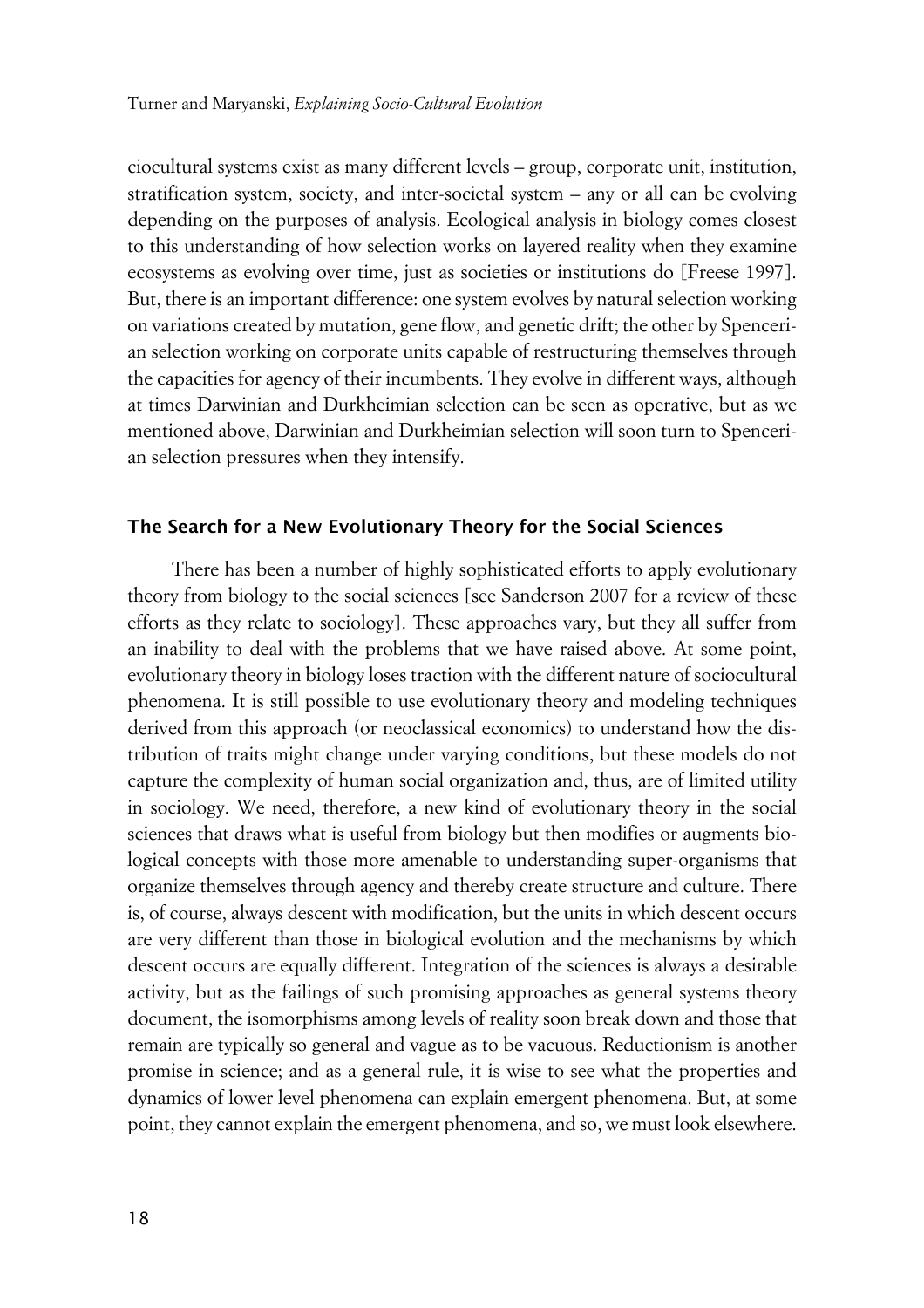As long as the focus on analysis remains on the individual, it is possible to sustain a Darwinian approach, at least for a time. But, as is obvious, the environment to which individuals adapt is sociocultural – that is, the survivor machines that have evolved over time. One can, as we have done so often, analyze the evolutionary history of humans, offering narratives of how natural selection reworked the hominid anatomy and neuroanatomy, as have evolutionary psychologists. In these analyses, it is possible to explain how Darwinian selection altered the human genome in ways promoting those behaviors that led to the first human societies: hunting and gathering.

Problems with this kind of analysis emerge, however, once we move beyond the first human society. The Big Bang of sociocultural evolution was initiated when larger numbers of people adopted a sedentary lifestyle near bodies of water, thus raising the valences for population as a social force and, in so doing, activating Spencerian selection pressures. It is these pressures that have driven sociocultural evolution; and it is here that we must devote our conceptual and empirical efforts. We need to understand how forces set into motion these pressures, and how the basic structures of human societies – corporate units, categoric units, institutional domains, stratification systems, societies, and inter-societal systems – have evolved as the valences of various macrodynamic forces have changed. Thus, a fundamental shift away from Darwinian and Durkheimian notions of selection to what all functionalists saw, and what Herbert Spencer saw best, to a different kind of selection is necessary if we are to have an evolutionary theory of society. Durkheimian selection still operates, of course, in human societies, but it is a limiting case rather than the fundamental force of sociocultural evolution.

We can even recast the search for human nature in a new light once we have a conception of Spencerian selection. The behavioral propensities posited by much evolutionary analysis of humans can be viewed as a kind of Spencerian selection pressure. Humans have created very complex systems that are not compatible with their "nature" as evolved primates; and this fact signals that there is always a tension between what is natural to humans and the complex survivor machines that they must now inhabit. Still, there may be a weak pressure on sociocultural formations to evolve towards structural and cultural formations that are more compatible to human nature. Thus, what we propose does not in any way eliminate the search for what is human and how human behavioral propensity evolved through Darwinian selection, but it does require that we not view these propensities as driving human sociocultural formations. Rather, they push and pull upon them to alter their structure and culture in ways more compatible with human nature, but as societal evolution documents, much stronger forces have generated dangerous, deadly, and unpleasant survivor machines that arouse anger, frustration, alienation, rage, and other negative emotions, even as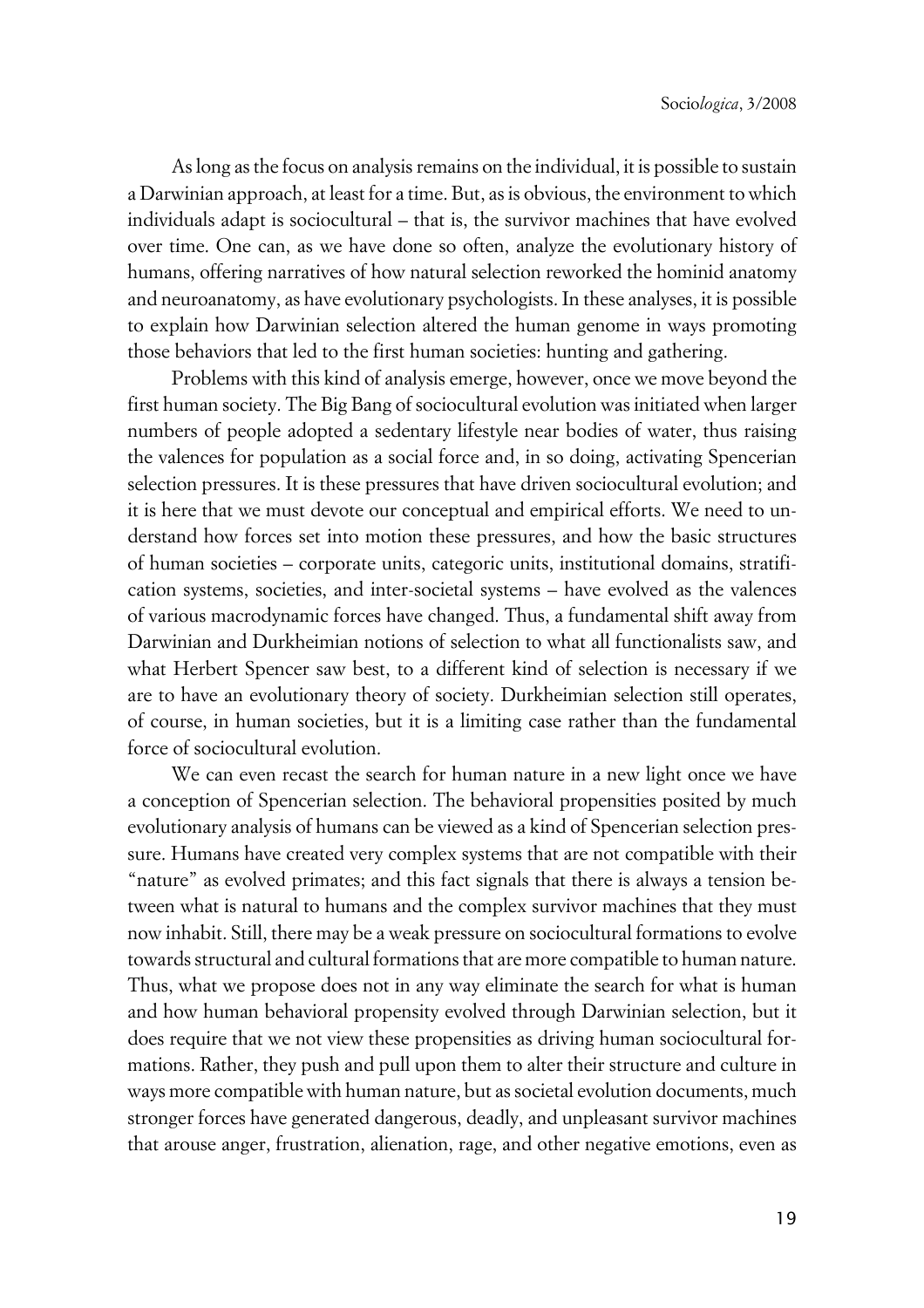they persist for long periods of time. Thus, human nature is a rather weak but persistent force that generates its own Spencerian selection pressures. Population, production, distribution, regulation, and reproduction are the strong forces of human cultural evolution because they hold out the prospects of death and disintegration and, hence, are immediately responded to. These stronger forces will generally overpower the weaker force of human nature, but in the long run, the latter continues to work against sociocultural formations generated by responses to selection pressures from the strong forces if these formations violate humans' basic behavioral propensities.

### **References**

Baldwin, J., and Baldwin, J.

1981 *Beyond Sociobiology*. New York: Elsevier.

Boyd, R., and Richerson, P.

1992 "Punishment Allows the Evolution of Cooperation (or anything else) in Sizable Groups." *Ethnology and Sociobiology* 13: 171-95.

Burgess, E.W.

1925 "The Growth of the City." Pp. 47-62 in *The City*, edited by R. Park, E. Burgess, and R. McKenzie. Chicago: The University of Chicago Press.

Buss, D.M.

1995 "Evolutionary Psychology: A New Paradigm for Psychological Science." *Psychological Inquiry* 6: 1-30.

Chase-Dunn, C., and Hall, T.D.

1997 *Rise and Demise: Comparing World-Systems*. Boulder, CO: Westview Press.

Dawkins, R.

1976 *The Selfish Gene*. Oxford: Oxford University Press.

Durham, W.H.

1991 *Coevolution: Genes, Culture and Human Diversity*. Stanford, CA: Stanford University Press.

Durkheim, E.

1893 *The Division of Labor in Society*. New York: Free Press (1947).

Fisher, R.A.

1930 *The Genetical Theory of Natural Selection*. Oxford: Oxford University Press.

Freese, L.

1997 *Evolutionary Connections*. Greenwich, CT: JAI Press.

Hamilton, W.D.

1963 "The Evolution of Altruistic Behavior." *The American Naturalist* 97: 354.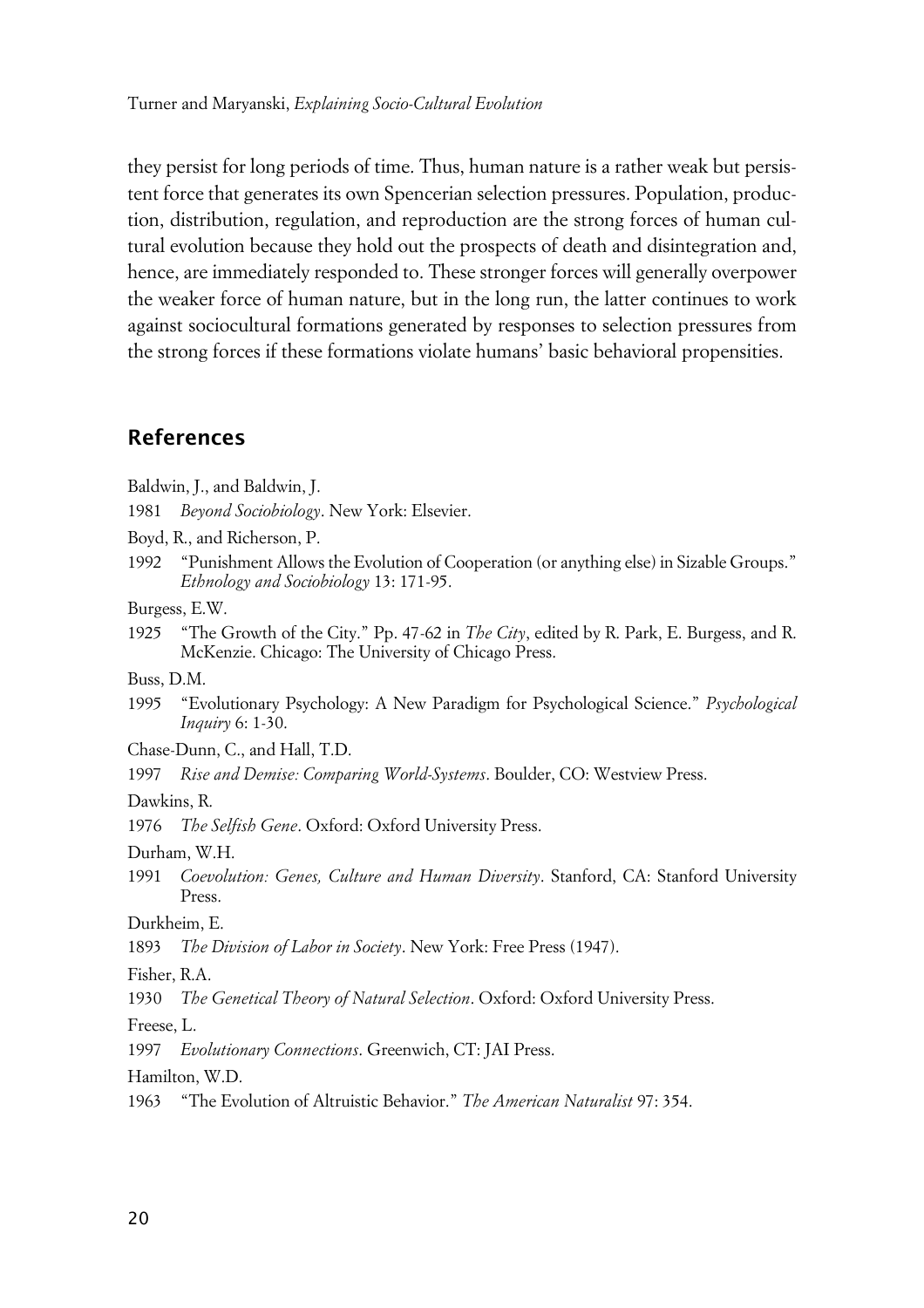Hannan, M.T., and Freeman, J.

1977 "The Population Ecology of Organizations." *American Sociological Review* 82: 929-64.

1989 *Organizational Ecology*. Cambridge, MA: Harvard University Press.

Hawley, A.

- 1950 *Human Ecology*. New York: Ronald Press.
- 1971 *Urban Society: An Ecological Approach*. New York: Ronald Press.
- 1986 *Human Ecology*. Chicago: The University of Chicago Press.

Hopcroft, R., and Bradley, D.

2007 "The Sex Differences in Depression Across 29 Countries." *Social Forces* 85: 1492-1507.

Lenski, G.

- 1966 *Power and Privilege*. New York: McGraw-Hill.
- 1970 Human Societies: A Macrolevel Introduction to Sociology. New York: McGraw-Hill.
- 2005 *Ecological-Evolutionary Theory: Principles and Applications*. Boulder, CO: Paradigm Press.

Maryanski, A., and Turner, J.H.

1992 *The Social Cage: Human Nature and The Evolution of Society*. Stanford, CA: Stanford University Press.

McPherson, M.

- 1983 "An Ecology of Affiliation." *American Sociological Review* 48: 519-32.
- 1988 "A Theory of Voluntary Organizations." Pp. 42-76 in *Community Organizations: Studies in Resource Mobilization and Exchange*, edited by C. Milofsky. Oxford: Oxford University Press.

Miller, J.G.

1978 *Living Systems*. New York: McGraw-Hill.

Okasha, S.

2006 *Evolution and Levels of Selection*. Oxford: Clarendon Press.

Parsons, T.

1966 *Societies: Evolutionary and Comparative Perspectives*. Englewood Cliffs, NJ: Prentice-Hall.

Sanderson, S.K.

2007 *Evolutionism and Its Critics: Deconstructing and Reconstructing An Evolutionary Interpretation of Human Society*. Boulder, CO: Paradigm Press.

Spencer, H.

- 1876 *The Principles of Sociology, vol. 1*. New York: Appleton-Century.
- Tooby, J., and Cosmides, L.
- 1992 "The Psychological Foundations of Culture." Pp. 19-136 in *The Adapted Mind: Evolutionary Psychology and the Generation of Culture*, edited by H. Barkow, L. Cosmides, and J. Tooby. Oxford: Oxford University Press.

Trivers, R.L.

1971 "The Evolution of Reciprocal Altruism." *Quarterly Review of Biology* 46: 35-57.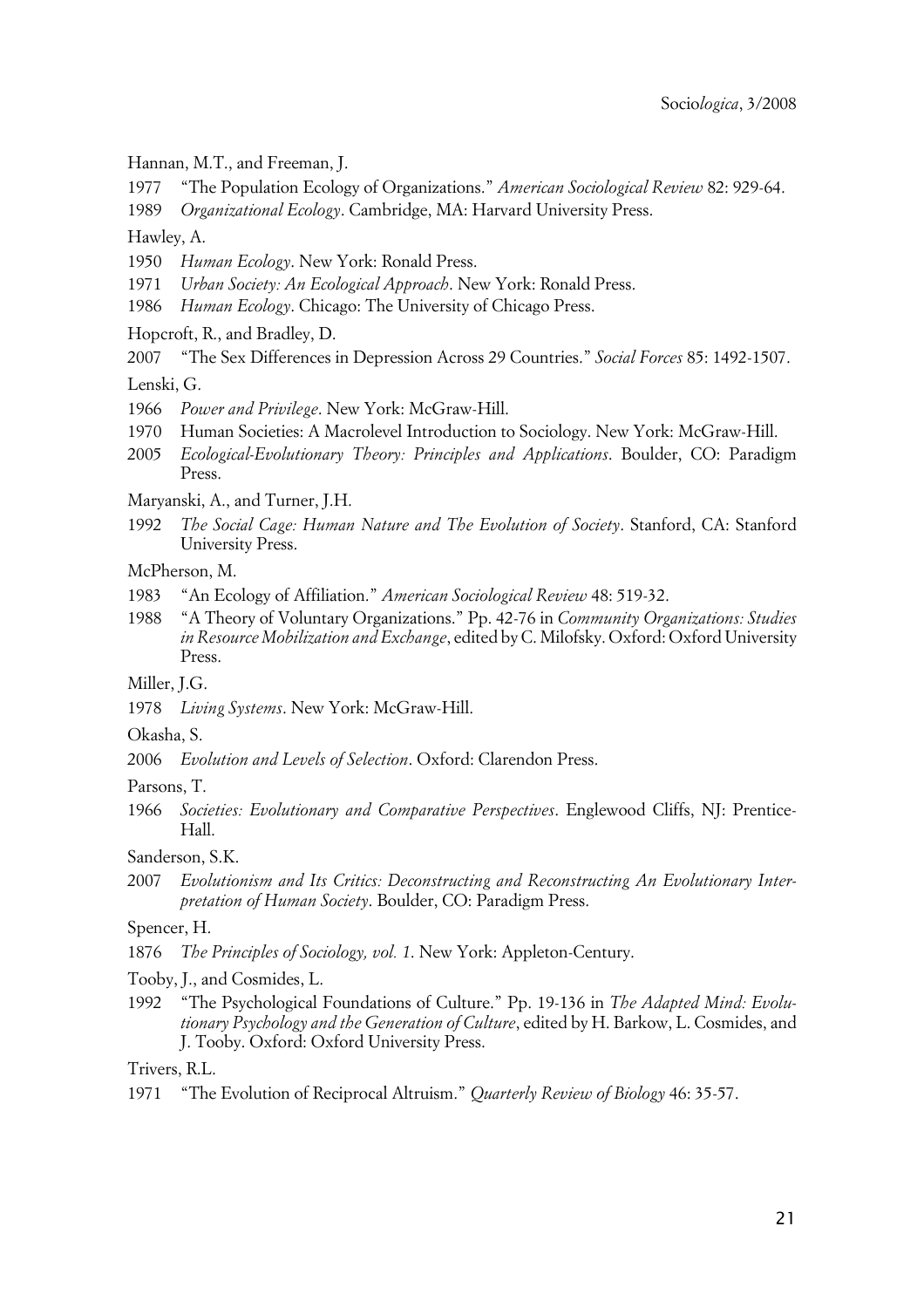Turner and Maryanski, *Explaining Socio-Cultural Evolution*

Turner, J.H.

- 1995 *Macrodynamics: Toward a Theory on the Organization of Human Populations* New Brunswick, NJ: Rutgers University Press.
- 2000 *On The Origins of Human Emotions: A Sociological Inquiry into the Evolution of Human Affect*. Stanford, CA: Stanford University Press.
- 2003 *Human Institutions: A Theory of Societal Evolution*. Boulder, CO: Rowman and Littlefield Publishers.
- Forth. *Principles of Sociology, Volume 1 on Macrodynamics*, in preparation.

Turner, J.H., and Maryanski, A.

2005 *Incest: Origins of the Taboo*. Boulder, CO: Paradigm Press.

2008 *On The Origins of Society by Natural Selection*. Boulder, CO: Paradigm Press.

Udry, R.

1994 "The Nature of Gender." *Demography* 31: 561-73.

Williams, G.C.

1966 *Adaptation and Natural Selection: A Critique of Some Current Evolutionary Thought*. Princeton: Princeton University Press.

Wilson, E.O.

- 1975 *Sociobiology: The New Synthesis*. Cambridge, MA: Harvard University Press.
- 1978 *On Human Nature*. Cambridge: Harvard University Press.

Wynne-Edwards V.

1962 *Animal Dispersion in relation to Social Behavior*. Edinburgh: Oliver and Boyd.